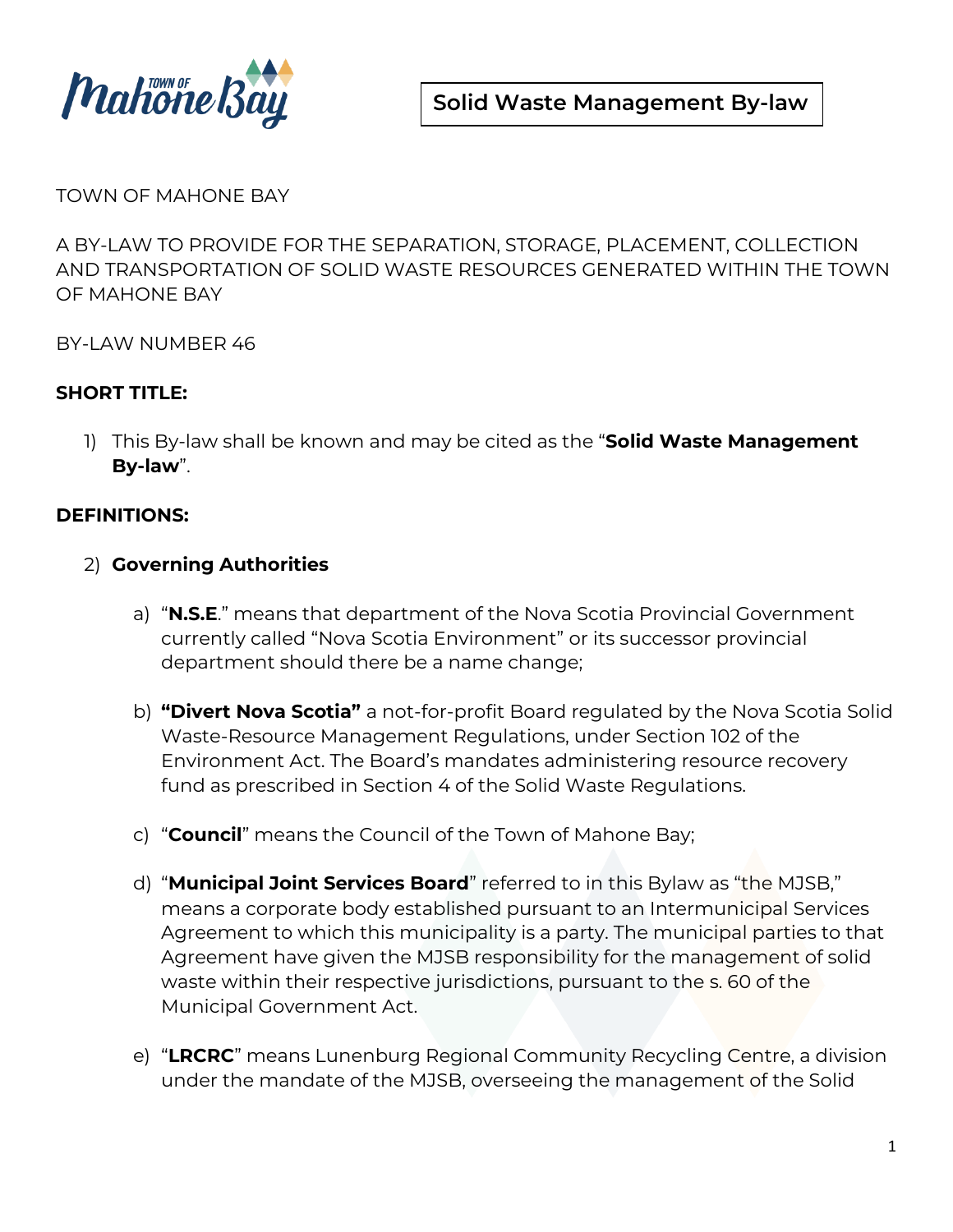Waste system. The facility is located at 908 Mullock Road, Whynott's **Settlement** 

3) Solid Waste

"**Solid waste**" means collectible waste, non‐collectible waste, bulky waste, construction or demolition materials, household hazardous waste, residual waste – all as defined herein and any other waste or discarded tangible personal property but excludes wastes from any industrial activity regulated by way of an approval under the *Environment Act*;

- 4) Words used in this by‐law shall take their meaning from their context and from dictionaries of the English (Canadian) language, except as follows:
	- a) "**approved storage bin**" means a storage bin designed for the temporary storage of collectible waste and which meets the following specifications:
		- i) is constructed of wood or other material and in such a manner as to be inaccessible to pests, rodents, vermin, seagulls or animals;
		- ii) is fitted with a securely‐hinged lid weighing not more than 5 kilograms (approx. 11 pounds); and
		- iii) is not equipped with a self‐locking latch;

b) "**blue bag recyclables**" means glass jars and bottles, cans (whether made of aluminum, steel or tin), plastic containers, plastic bags, film stretch and pallet wrap, milk and juice containers together with such other items as may, from time to time, be designated by N.S.E.'s *Regulations Respecting Solid Waste‐Resource Management*, November, 1995, as amended or other successive solid waste legislation, as blue bag recyclables;

c) "**boxboard**" means cereal, shoe, tissue, detergent, cracker, cookie, baking product and frozen food

boxes, toilet paper rolls and paper towel rolls or other similar items;

d) "**branches and Limbs**" means branches, limbs and brush;

e) "**bulky waste**" means large items of a household nature including but not limited to: vacuum cleaners, upholstered furniture, mattresses, box springs; porcelain bathroom items such as toilets and sinks; metal items (as defined herein), white goods (as defined herein), plastic barrels, artificial Christmas trees as well as small quantities of construction or demolition material, excluding asphalt shingles – subject to requirements under "Special Conditions for Bulky Waste Collection" elsewhere in this by-law)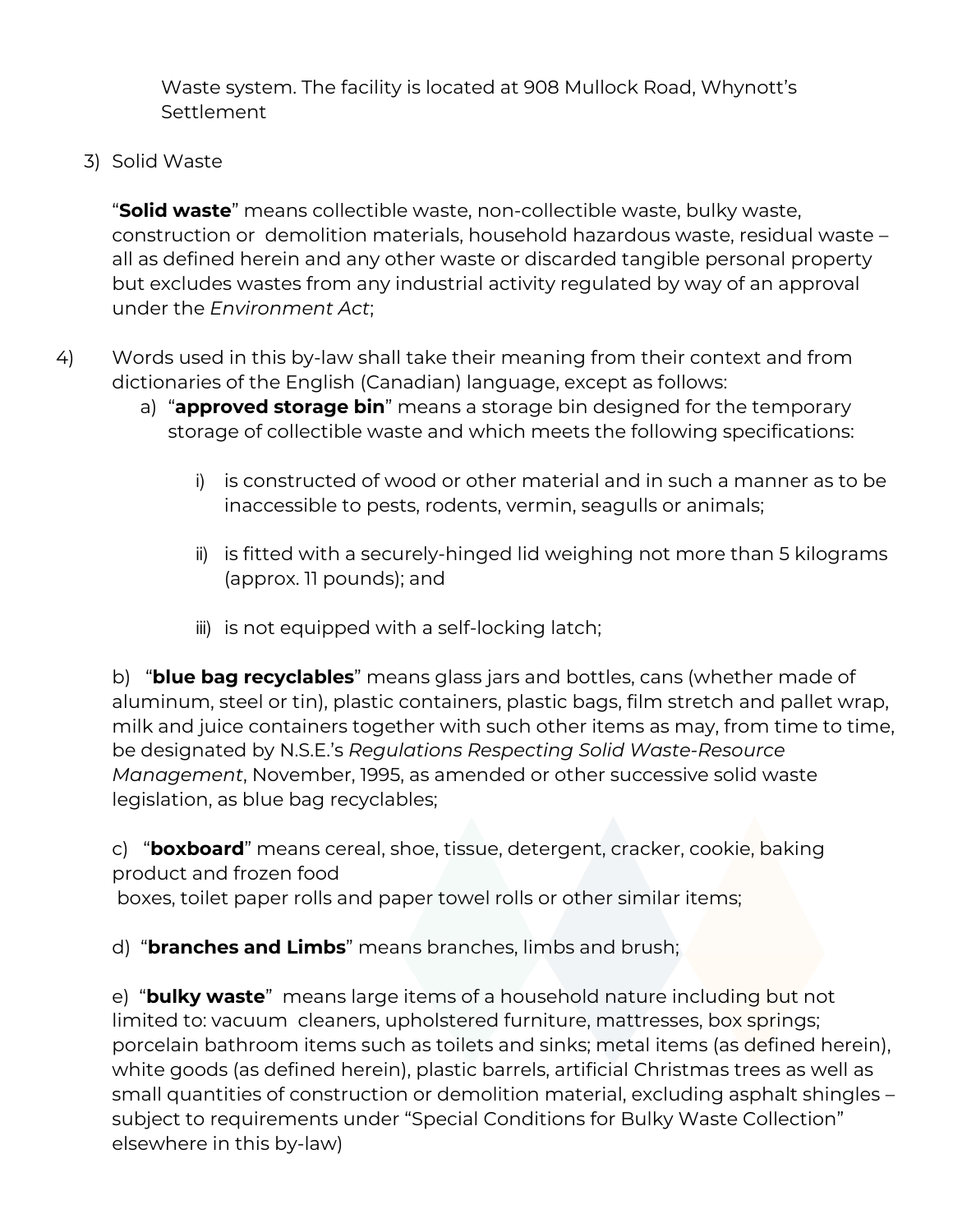f) "**collectible waste**" means those wastes which are eligible for collection, within the volume and other restrictions outlined elsewhere in this by‐law, on regularly‐ scheduled collection days and consists of the following categories of waste:

i) organic materials (as defined herein);

- ii) recyclables (as defined herein);
- iii) residual waste (as defined herein); and
- iv) bulky waste.

g) "**commercial container**" means any container used for the storage of properly sorted collectable waste and clean up waste generated from multi-residential, institutional, commercial, industrial or other premises within the Town which waste exceeds the maximums or is outside the types of waste allowed on regular or special collection days as outlined elsewhere in this by‐law and which container is designed to be emptied by, and the waste transported by, a hauler;

h) "**construction or demolition materials**" means left‐over material generated as a result of any form of construction or renovation and materials generated from demolition activity including but not limited to: asphalt, brick, mortar, polystyrene or fiberglass insulation, cellulose, drywall, plaster, shingles, metal and scrap wood – regardless of whether such left‐over material is regulated by the Province of Nova Scotia or meets the definition of "C & D Debris" in the N.S.E. 1997 Guidelines for same;

i) "**dispose**" means any form of disposal of any material, including solid waste as defined herein, and includes burning or any of the following whether temporary or permanent: deposit, storage, placement, or burial regardless of whether or not the material being, or having been, deposited, stored or placed is in a box, bin, container or any other containment device;

j) **"dwelling unit"** means one or more habitable rooms designed, occupied or intended for use by one or more persons as an independent and separate housekeeping establishment in which kitchen, sleeping and sanitary facilities are provided for the exclusive use of such persons;

k) "**electronics**" means any electronic any electronic device that is acceptable under the provincial Electronic Products Recycling Association (EPRA) program. The list of items under this category may change from time to time, as determined by EPRA;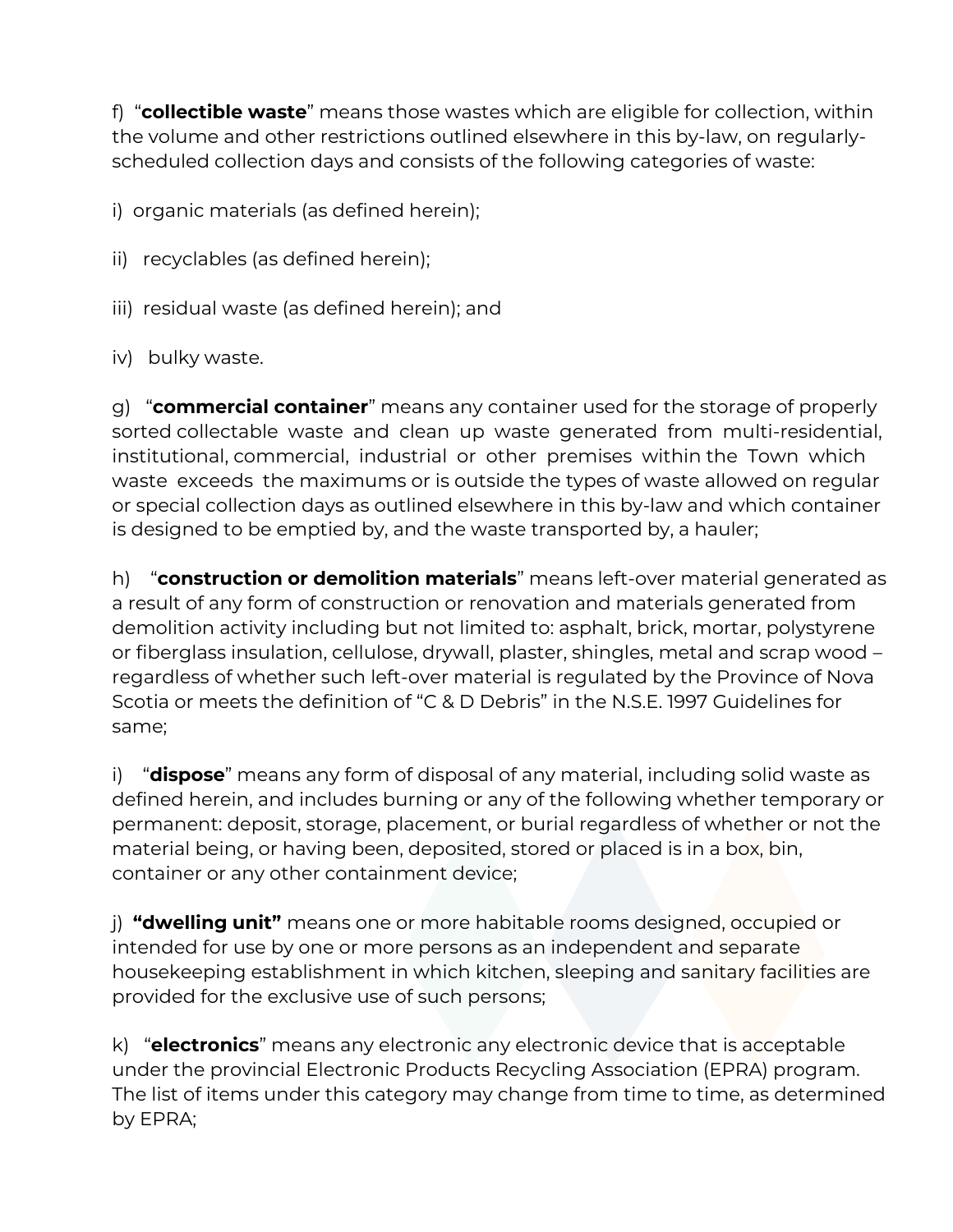l) "**eligible premises**" means those properties within the Town which are eligible for collection services – up to the maximum restrictions outlined elsewhere in this by‐law – and includes all properties in the Town including properties located on private roads;

m) "**food waste**" means fruit and vegetable peelings, table scraps, meat, poultry and fish, shellfish, dairy products, cooking oil, grease and fat, bread, grain, rice and pasta, bones, egg shells, coffee grounds and filters, tea leaves and bags or other similar items;

n) "green cart" means an aerated plastic cart designed for the short-term external storage of organic materials prior to collection and for the placing out for collection of same;

o) "**hauler**" means any public or private company or person who transports solid waste within the Town or within the boundaries of the municipal member units of the LRCRC (defined herein);

p) "**household hazardous waste**" means any corrosive, flammable or poisonous material or substance such as oil and oil products, radioactive materials, acids, poisons, insecticides or other poisons used for agricultural purposes or for rodent control, any substance or chemical highly lethal to mammalian or aquatic life and any substance or chemical dangerous to the environment – including but not limited to: batteries, left‐over liquid paint, left‐over corrosive cleaners, pesticides or herbicides, gasoline, fuel oil and used motor oil, solvents and thinners, pharmaceuticals, drugs and needles, aerosol cans which contain hazardous substances, BBQ propane tanks and small propane cylinders or canisters such as those used for camp stoves or propane torches;

q) "**leaf and yard waste**" means grass clippings, leaves, twigs, house and garden plants or other similar items as well as branches, limbs or brush – the latter three being subject to special requirements elsewhere in this by‐law;

r) "**metal items**" means medium to large metal items including metal fencing, water tanks, oil tanks – subject to special requirements elsewhere in this by‐ law – and metal containers other than containers designed to hold either household hazardous waste (as defined herein) or anything intended for human consumption;

s) "mini-bin" means a small plastic container designed for the short-term internal storage of organic materials prior to deposit in a green cart;

t) "**non‐collectible waste**" means all material other than collectible waste or bulky waste and, without limiting the generality of the foregoing, includes: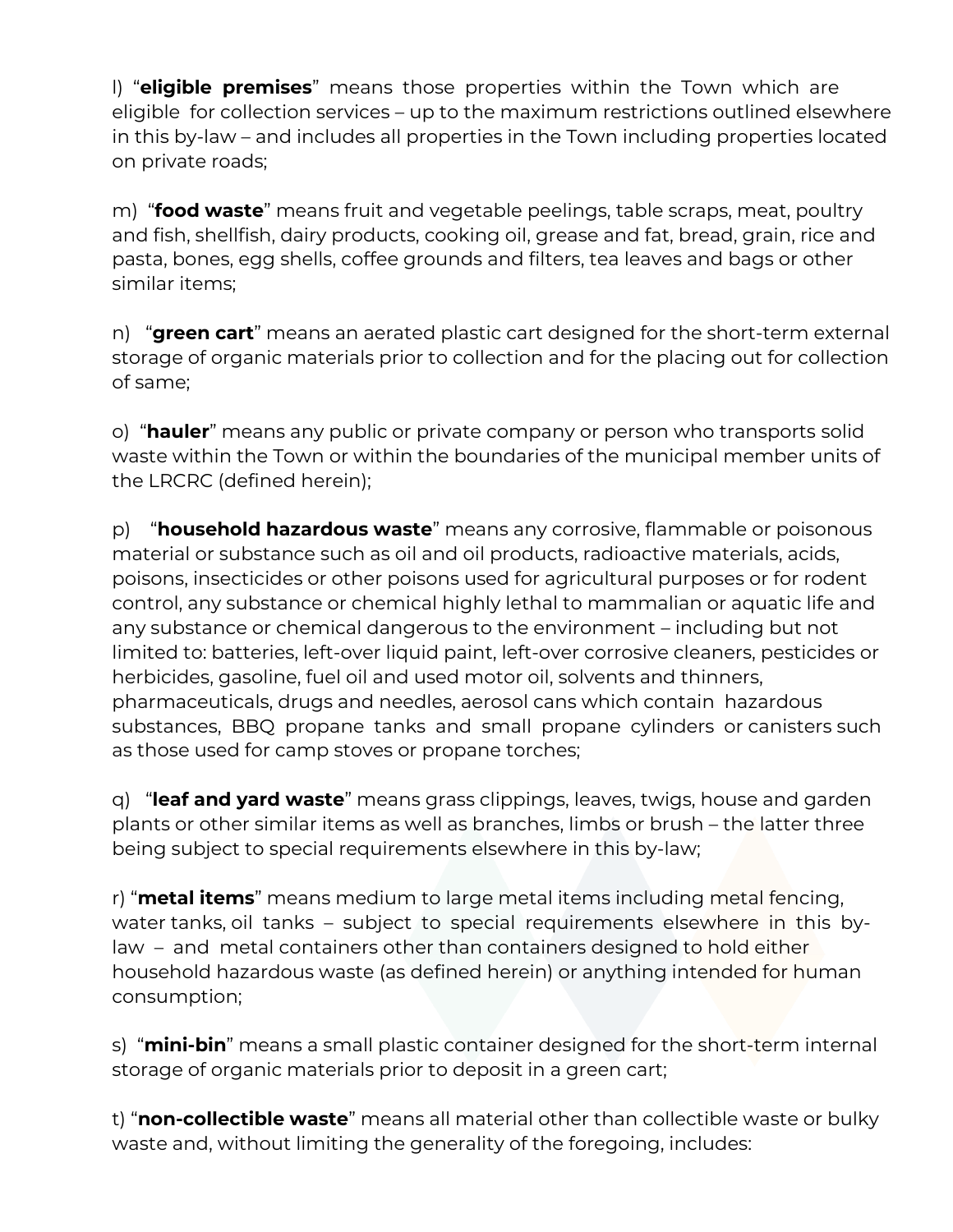i) highly combustible or explosive materials including, without limiting, fireworks, flares, celluloid cuttings, motion picture film, oil or gasoline soaked rags, gas containers, chemicals, acids or other combustible residues, fine dry sawdust, ammunition, dynamite, or other similar material;

ii) materials that are considered pathogenic or biomedical including, without limiting, dressings, bandages or other infected materials or sharps discarded in the course of the practice of physicians, surgeons, dentists or veterinarians;

iii) carcasses or parts of any animal except food waste;

iv) waste listed or characterized as hazardous by any Federal or Provincial law – including "household hazardous waste" as defined herein;

v) electronics, with the exception of an annual electronics collection;

vi) solid waste generated, or originating from, outside the Town;

vii) liquid waste or material that has attained a fluid consistency and has not been drained;

viii) soil, rock and stumps;

- ix) construction or demolition materials (as defined herein);
- x) septic tank pumping's, raw sewage or industrial sludge;
- xi) radioactive materials;
- xii) contaminated soil;

xiii) all passenger tires up to 62 cm (24.5 inches) as per the Tire Management Program administered by Divert Nova Scotia;

xiv) industrial waste from factories or manufacturing processes;

xv) manure, kennel waste, excreta, fish processing waste;

xvi) lead‐acid automotive batteries and propane tanks;

xvii) waste which has been placed for collection but not in accordance with the provisions of this by‐law; and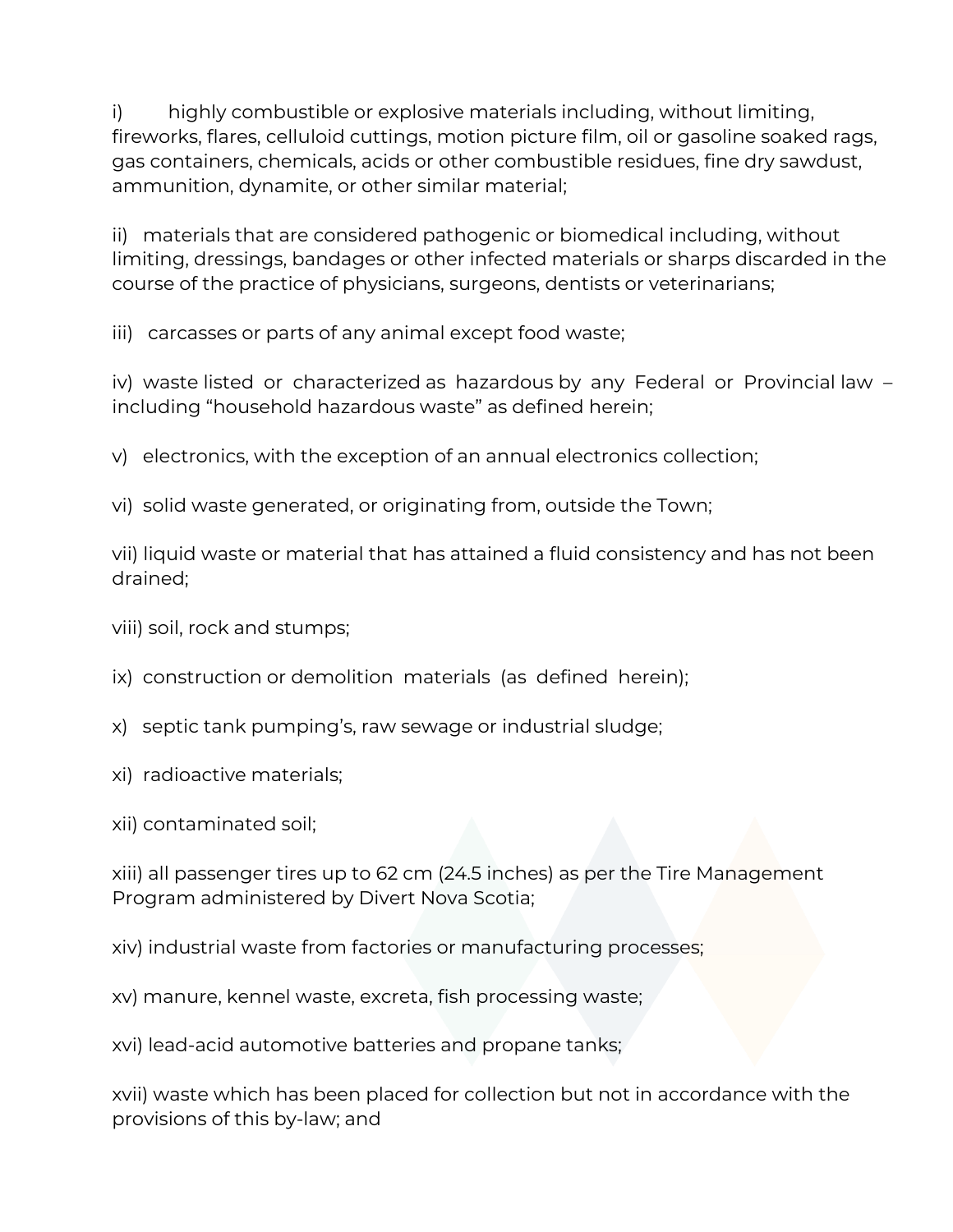xviii) materials banned from landfill disposal by the N.S.E. *Regulations Respecting Solid Waste‐Resource Management*, November, 1995, as amended – other than recyclable materials or organic materials from eligible premises;

u) "**non‐recyclable paper**" means used napkins or paper towel, used fast food wrappers, wax paper, soiled pizza boxes, used paper plates or paper cups, wax or poly-coated foodservice products including cups, bowls, plates, and containers, damp or soiled newspaper or flyers, sugar, flour & potato paper bags or other similar items;

v) "**occupant**" means any person who, in addition to or instead of the owner, resides in or is the lessee of, whether by way of verbal or written lease or other arrangement, a building or on a property located within the Town and includes any assignee or legal representative of same;

w) "**organic materials**" means food waste (as defined herein), leaf and yard waste (as defined herein), non‐recyclable paper (as defined herein), but excluding wax or poly-coated foodservice products including cups, bowls, plates, and containers, ashes or soot, sawdust, wood chips, wood shavings and other specific material of plant or animal origin as designated by N.S.E.'s *Regulations Respecting Solid Waste‐Resource Management*, November, 1995, as amended or other successive solid waste legislation from time to time;

x) "**owner**" refers to the owner of property and includes a part owner, joint owner, tenant in common or joint tenant of the whole or any part of land or a building and, in the case of the absence or incapacity of the person having title to the land or building, a trustee, an executor, a guardian, an agent, a mortgagee in possession or a person having the care or control of the land or building; and, in the absence of proof to the contrary, the person assessed for the property;

y) "**paper recyclables**" means non‐soiled mixed paper, corrugated cardboard, boxboard (as defined herein), newsprint, magazines, catalogues, flyers, telephone and other soft cover books, file folders – both traditional and expandable, envelopes (other than padded or bubbled envelopes), non‐metallic wrapping paper and paper egg cartons or other similar items as are designated by N.S.E.'s *Regulations Respecting Solid Waste‐Resource Management*, November, 1995, as amended or other successive solid waste legislation from time to time;

z) "**recyclables**" means paper recyclables and blue bag recyclables – both as defined herein;

aa) "**regulation container**" means a container, bag or bundle which meets the specifications and other requirements for same – in relation to specific waste types – as outlined elsewhere in this by‐law;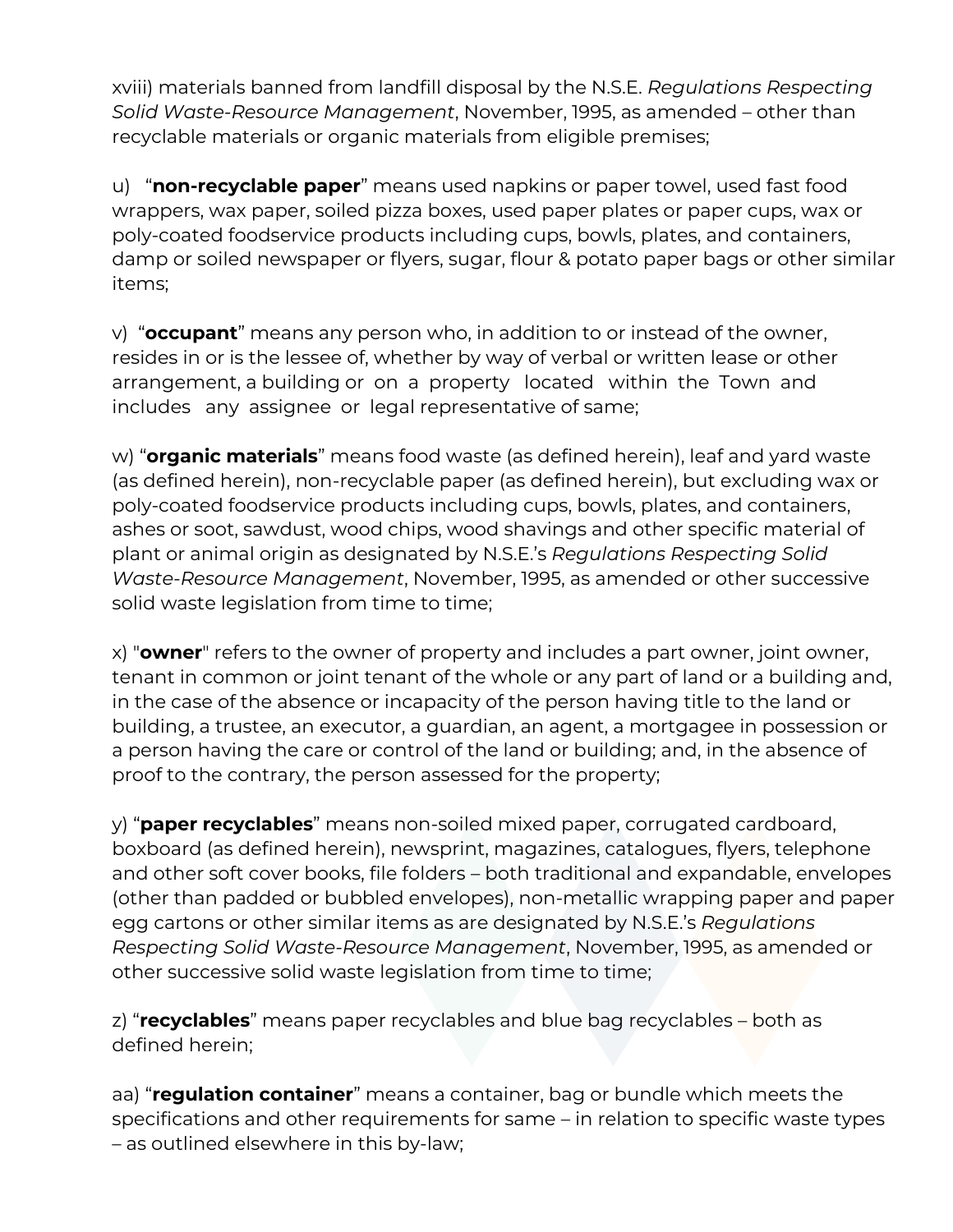bb) "**rejected waste**" means any type of waste which has been placed for collection but not in accordance with the provisions of this by‐law and which has had a rejection sticker affixed thereto by the Town or its designated agent;

cc) "**residual waste**" means broken bottles, crockery and glassware – subject to special requirements elsewhere in this by-law – and floor sweepings, pet litter, light bulbs, disposable diapers, discarded clothing and furnishings, broken toys, mats and small carpets, wax or poly-coated foodservice products including cups, bowls, plates, and containers non‐recyclable plastic, non‐recyclable packaging including Styrofoam™ and padded or bubbled envelopes, metallic wrapping paper, nonpassenger tires, non- repairable household waste;

dd) "**scrap wood**" means wooden furniture, wooden pallets, wooden barrels, boards and plywood.

ee) "**Town**" means the Town of Mahone Bay and the administration of the town through the Chief Administrative Officers and other employees of the town assigned to administer this bylaw.

ff) "**white goods**" means any large household appliance including but not limited to stoves, dishwashers, washers, dryers, hot water heaters, refrigerators, freezers, dehumidifiers and air conditioners" – the last four (4) being subject to special requirements elsewhere in this by‐law.

### **COLLECTION**

1) Regularly‐scheduled collection from **eligible premises** of **recyclables** – subject to restrictions noted elsewhere in this by‐law – shall take place once every two (2) weeks commencing at 8:00 a.m.

2) Regularly‐scheduled collection from **eligible premises** of **organic materials**, two (2) **bulky waste** items and **residual waste** – both subject to restrictions noted elsewhere in this by-law – shall take place on the alternating week commencing at 8:00 a.m.

3) The alternating bi-weekly nature of the two above-mentioned collections results in a collection of some type(s) of **collectible waste** once a week.

4) When a normally scheduled collection day falls on a public or statutory holiday, such collection shall be made instead on a date as identified in the **Town's** "collection calendar", unless otherwise specified by the **Town of Mahone Bay**.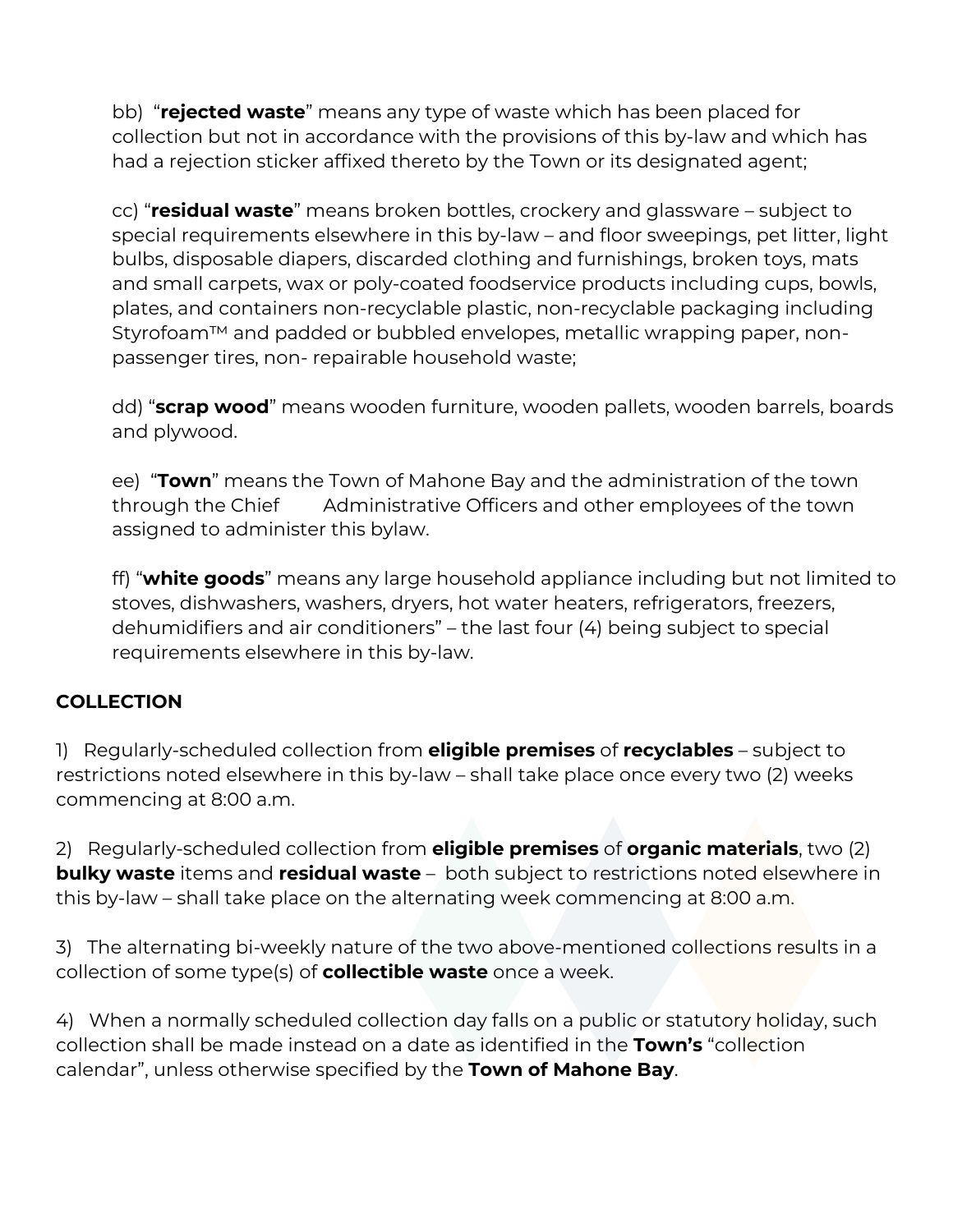5) Each Spring and Fall there will be a separate special collection of **leaf and yard waste** –as per restrictions noted elsewhere in this by‐law – on a date to be specified by the **Town of Mahone Bay**.

6) Each Fall there will be an **electronics** collection– as per restrictions noted elsewhere in this by‐law - on a date to be specified by the **Town of Mahone Bay**.

7) Each Fall there will be a scrap wood and metal items collection – as per restrictions noted elsewhere in this by‐law - on a date to be specified by the **Town of Mahone Bay**.

8) Collection of properly‐prepared **natural Christmas trees**, per restrictions noted elsewhere in this by‐law, shall take place annually in the month of January on a date to be specified by the **Town of Mahone Bay**.

9) The dates for collection of collectible waste from **eligible premises** will be as described in a mail-out "collection calendar" – which will also be posted on‐line.

## **PLACEMENT**

10) All **solid waste** to be collected by the **Town** shall be accessible to the collector within 3 metres (approximately 10 feet) of the curb or travel-way, placed in such a manner as to not interfere with pedestrian traffic and snow removal.

11) All regulation or other containers of **solid waste** placed out to be collected by the **Town** shall also be placed in an upright position and, in applicable circumstances, with the lid securely closed.

### **CONTAINER REGULATIONS FOR RESIDUAL WASTE**:

12) No person shall place, or cause to be placed, **residual waste** out for collection in any container other than a "regulation container" which is one which meets the following specifications:

Bag Container Specifications:

a) Each bag shall be watertight, securely tied and of transparent clear plastic or transparent blue plastic;

b) Each bag shall be no smaller than 66 cm x 91 cm and no larger than 75 cm x 120 cm;

c) Each bag shall have an overall length of between 0.5 meters and 1.2 meters when empty; and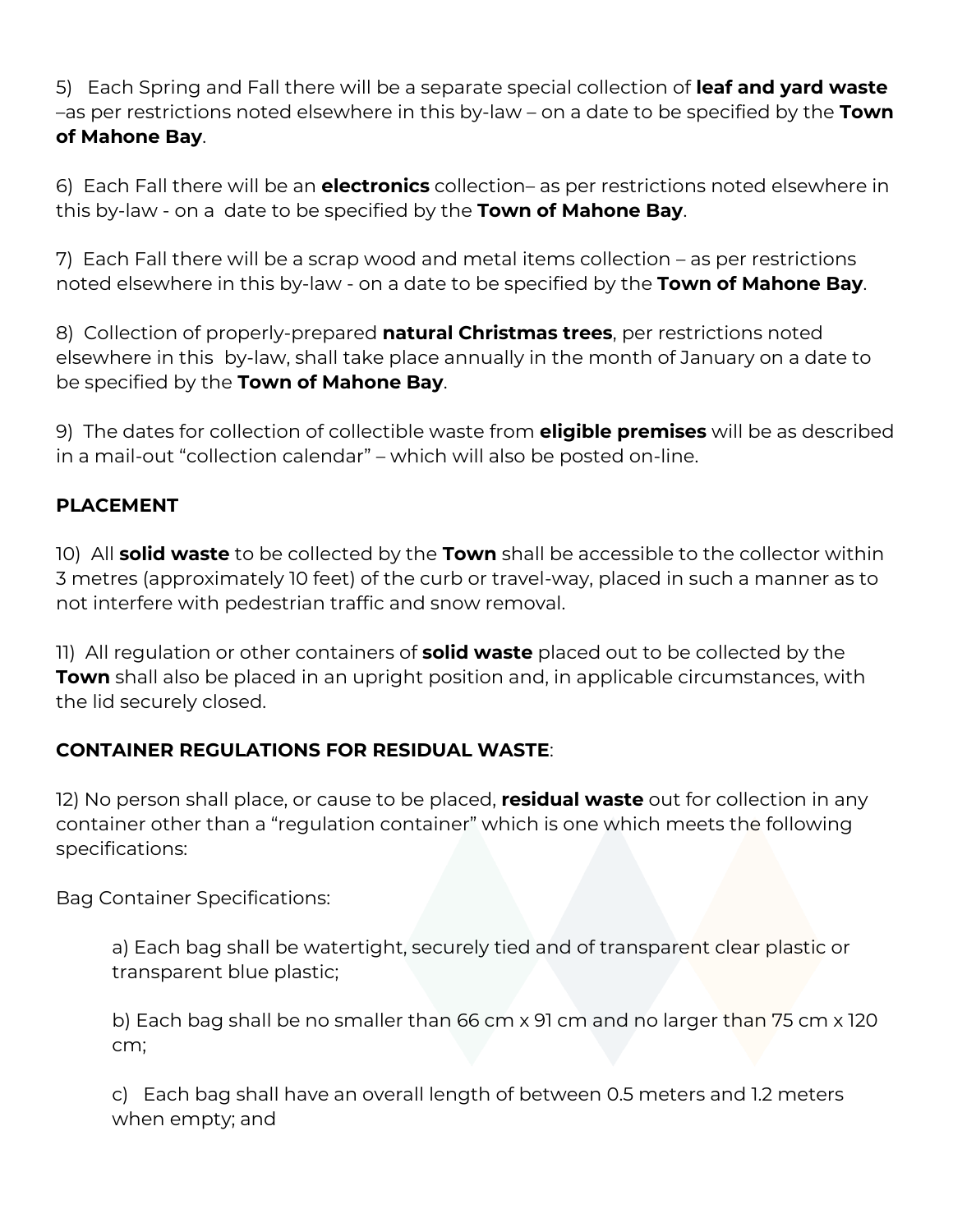d) Each bag, including contents, shall not exceed 25 kilograms (approx. 55 pounds) in weight.

Non-transparent Bag Container Specifications:

e) Each **non-transparent bag** shall be made of polyethylene opaque plastic, be watertight and be securely tied;

f) Each bag shall be no smaller than 66 cm x 91 cm and no larger than 75 cm x 120 cm;

g)Each bag shall have an overall length of between 0.5 meters and 1.2 meters when empty; and each bag, including contents, shall not exceed 25 kilograms (approx. 55 pounds) in weight.

Non‐Bag Container Specifications:

h) Non‐bag containers shall be made of metal, plastic or other impermeable material;

i) Non‐bag containers shall be watertight, secured with a cover, equipped with handles in good repair and as large or larger at the top as they are at the bottom;

j) Non‐bag containers shall not be filled above an imaginary line 5 cm below the top of the container;

k) Each non‐bag container, including contents, shall not exceed 25 kilograms (approx. 55 pounds) in weight;

l) Each non‐bag container shall not exceed 100 liters (approx. 105 quarts) in volume; and

m) Non‐bag containers shall be maintained in a neat and sanitary condition and kept in good repair and shall not contain loose solid waste.

# **CONTAINER REGULATIONS FOR RECYCLABLES**:

13) No person shall place, or caused to be placed, **recyclables** out for collection in any container other than a "regulation container" which is one which meets the following specifications:

Blue Bag Recyclables:

a) Each bag shall be watertight, securely tied and of transparent clear plastic;

b) Each bag shall also be no smaller than 25 cm x 40 cm and no larger than 75 cm x 120 cm;

c) Each bag, including contents, shall not exceed 25 kilograms (approx. 55 pounds) in weight; and

d) All **recyclables** must be clean.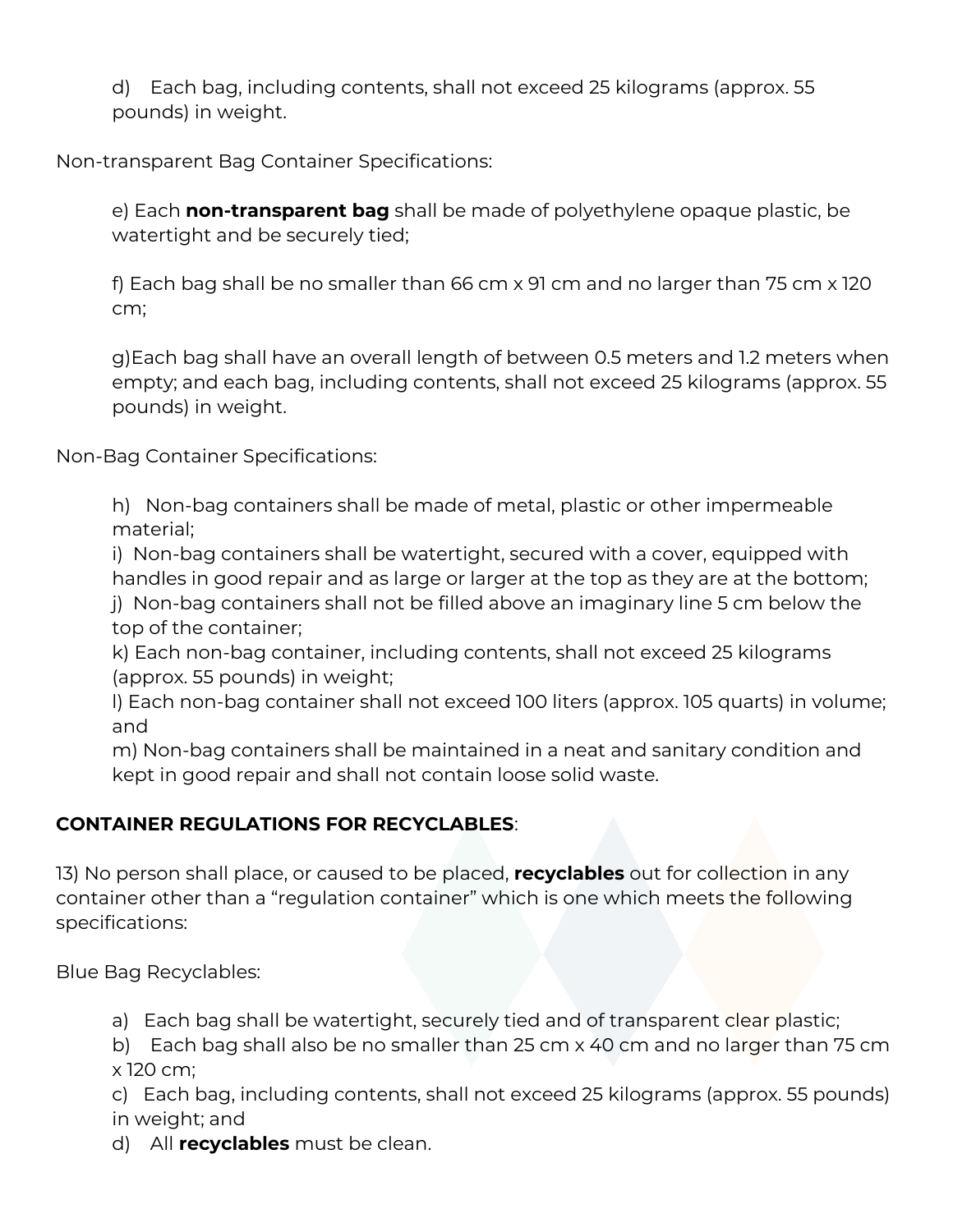Paper:

- e) Shall be placed in a bag, securely tied.
- f) Each bag shall be no smaller than 25 cm x 40 cm and no larger than 75 cm x 120 cm; and

Each bag, including contents, shall not exceed 25 kilograms (approx. 55 pounds) in weight.

## **CONTAINER REGULATIONS FOR ORGANIC MATERIALS**:

14) No person shall place, or cause to be placed, **organic materials** out for collection in any container other than a "regulation container" in the form of a **green cart**.

15) No person shall place organic material or cause it to be placed out for collection in a green bin or regulation container that is lined with any type of plastic or in a bag made of any type of plastic including, without limitation, a plastic liner or plastic bag that is claimed to be or sold as degradable, biodegradable, oxo-biodegradable, or compostable.

16) Notwithstanding the above, please see the special container requirements for **leaf and yard waste** under PREPARATION of SPECIFIC WASTE below and specific controls on **natural Christmas trees** under COLLECTION OF NATURAL CHRISTMAS TREES, inclusive.

### **COMMERCIAL CONTAINERS SPECIFICATIONS**:

17) Commercial containers shall:

- a) Be sturdily constructed of weather‐proof material and shall be watertight;
- b) Be inaccessible to pests, rodents, vermin, seagulls or animals;
- c) Be equipped with a tight fitting lid with a positive closing device which shall be kept closed except when the container is being loaded or unloaded;
- d) Be kept in a clean manner;
- e) Be kept in a state of good repair;
- f) Have displayed thereon the name and telephone number of the owner of the container and the type of material to be deposited therein;

g) Have displayed thereon the following message "GARBAGE" or "LANDFILL", where institutional, commercial or industrial waste is to be deposited in the **commercial container**;

h) Have displayed thereon the following message "RECYCLABLES", where **blue bag recyclables** are to be deposited in the **commercial container**;

i) Have displayed thereon the following message "**PAPER**" or "CARDBOARD", where fibre recyclables are to be deposited in the **commercial container**;

j) Have displayed thereon the following message "ORGANICS", where **organic materials** are to be deposited in the **commercial container**.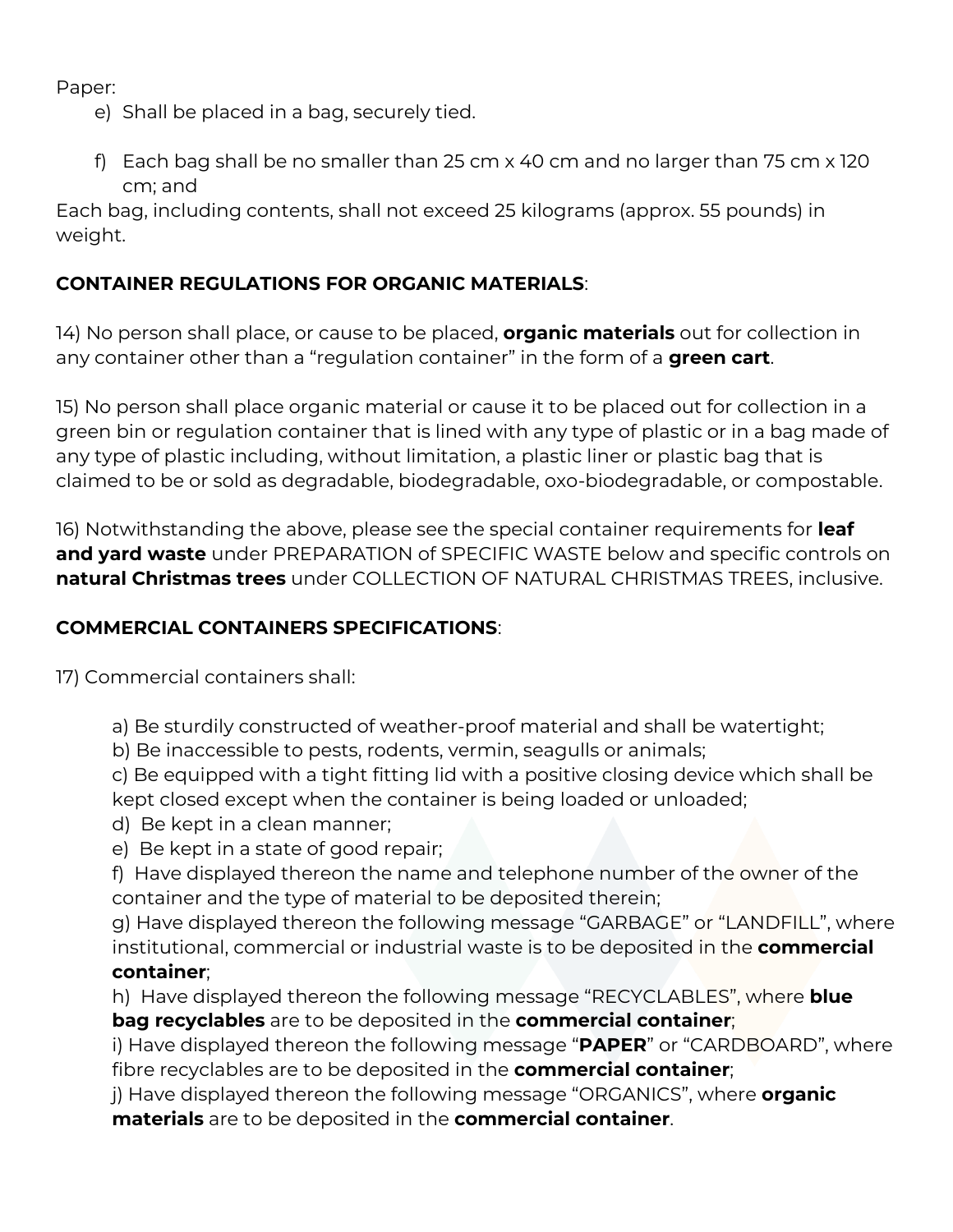### **PREPARATION OF SPECIFIC WASTES**:

### Leaf and Yard Waste

18) **Leaf and yard waste** may be deposited into a **green cart** so long as the cover of same is completely closed.

19) **Leaf and yard waste** may also be deposited into heavy kraft paper bags.

20) **Branches and limbs** or brush, of a maximum length of 900 mm (approx. 3 feet) and maximum individual diameter of 50 mm (2 inches) in diameter may be tied in manageable bundles or inserted into bags as outlined above and outlined under Collection of Leaf and Yard Waste later in this bylaw.

### Bottles or Glassware

21) Broken bottles and glassware shall be sealed in a cardboard box or bucket or other non-bag container and clearly identified– by noting, in large capital letters, on the outside of the bundle the words "BROKEN GLASS" – a warning to collection personnel.

### Ashes or Soot

22) Ashes or soot shall be completely cooled for a minimum of four (4) weeks, then wetted down before depositing in the **green cart** or dampened down and placed in paper bags rolled down and then deposited in a **green cart**.

### Cardboard

23) Corrugated cardboard shall be flattened out and securely tied in convenient bundles weighing no more than 25 kilograms each (approx. 55 pounds) and being a maximum of 900 mm by 600 mm (approx. 3 ft. by 2 ft.) in area and no more than 600mm (approx. 2 ft.) thick.

### Electronics

24) **Electronics** shall be placed for collection separately from other **collectible wastes**. **Electronics** shall be placed carefully at the curbside to prevent damage to the electronic and broken glass. Three (3) **electronic** items may be placed per **eligible premises**, per collection.

### Green Carts

25) Every **owner** or **occupant** shall provide sufficient and specified **green carts** for the storage and disposal of **organic waste** generated from his or her premises and maintain such **green carts** in good repair and sanitary condition.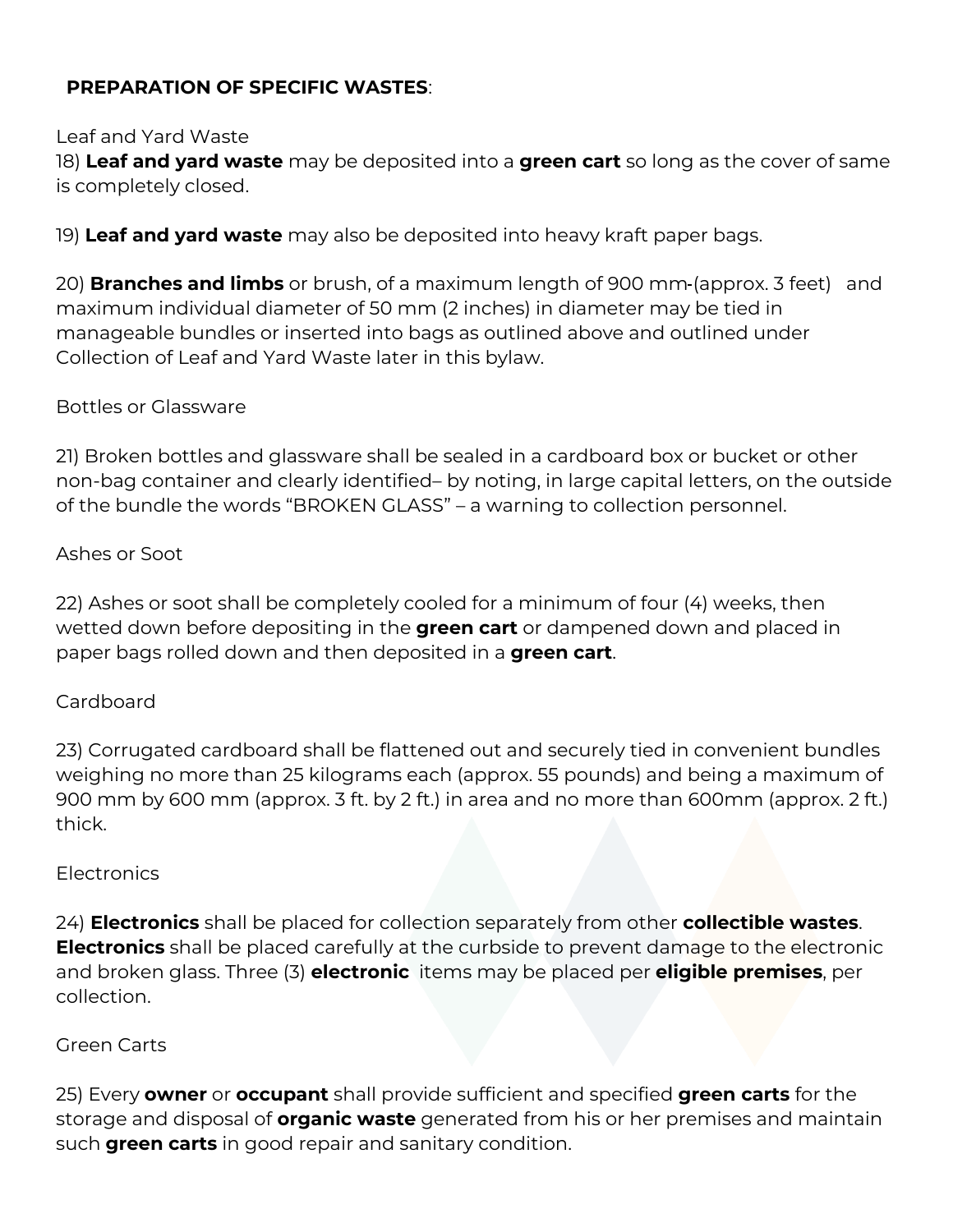26) To comply with the preceding section a **green cart** shall be:

- a) of 140 litre or 240‐litre capacity;
- b) either of the aerated or ventilated type;
- c) dark green in colour;
- d) an MJSB approved brand and model; and
- e) designed to be emptied by a hydraulic lifting device.

## **WASTE COLLECTION RESTRICTIONS**

27) No person shall place, or cause to be placed, **residual waste**, **green carts** or **recyclables** per any one **eligible premises** out for collection on any one collection day the cumulative weight of which, including containers, exceeds 100 kilograms (approx. 222 lbs.).

28) No person shall place, or cause to be placed, **residual waste** and **leaf and yard waste** per any one **eligible premise** out for collection on any one collection day which exceeds a maximum combination of six (6) bags or bundles of which one may be a ) **nontransparent bag**, one may be a **green cart** along with no more than two (2) **bulky waste** items as defined herein.

### **REJECTION OF WASTE**:

29) Any type of **solid waste** which has been set out for collection is subject to inspection by the MJSB and any such **solid waste** found or deemed by same to be set out in violation of the requirements of this by‐law may be rejected and not collected.

30) Any **solid waste** which is so rejected will have placed on it a Rejection Sticker indicating the reason or reasons for rejection and information as to how to rectify same or get direction to rectify the problem.

31) Any rejected **solid waste**, as designated by a rejection sticker, shall remain the property of the **owner** or **occupier**.

# **PROHIBITIONS SPECIFIC TO COLLECTIONS**:

32) No person shall place, or cause to be placed, any **collectible waste** out for collection before 8:00 P.M. of the day immediately preceding the day scheduled for collection.

33) No person shall place, or cause to be placed, any **collectible waste** out for collection after 8:00 A.M. of the day scheduled for collection.

34) The two immediately preceding sections may be altered by written permission of the **Town of Mahone Bay.**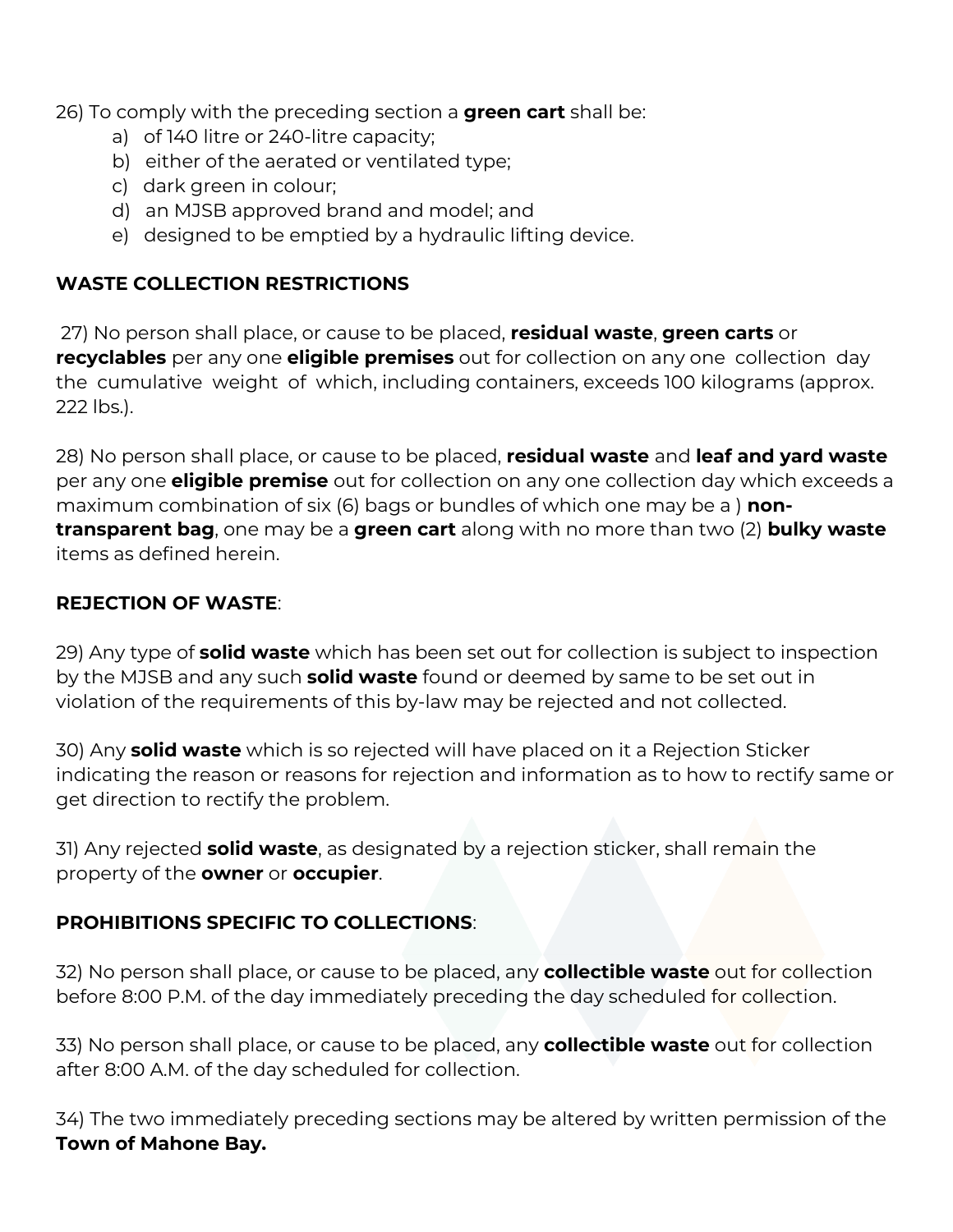35) No person shall permit any empty or rejected regulation container or any rejected materials to remain at the collection placement spot after 12:00 noon of the day following the day scheduled for collection.

36) No person shall place, or cause to be placed, any **non‐collectible waste** out for collection.

## **SPECIAL CONDITIONS FOR BULKY WASTE COLLECTION**:

37) No person shall place, or cause to be placed, more than two (2) **bulky waste** items out for collection on any one collection day. The **bulky waste** items can only be put curbside on the week **residual waste** is collected.

- a) Each individual item must not exceed 100 kgs (222 lbs) in weight; and
- b) Each individual item must not exceed 1.8 m in any dimension;

# **SPECIAL COLLECTION OF SCRAP WOOD AND METAL**:

38) No person shall place, or caused to be placed, **scrap wood** or **metal** out for collection except on a day designated by the **Town of Mahone Bay** for special collection of same and in accordance with the following restrictions:

- a) An oil tank is eligible for this special collection only if it is from a residence, does not exceed 760 litres (200 gallons) in capacity and has been cleaned and cut in half;
- b) A refrigerator, freezer, dehumidifier or air conditioner shall display a sticker, issued by the appropriate authority, indicating that any Freon, other refrigerant gas, coolant or CFC has been removed and any refrigerator or freezer shall have its doors already removed;

c) Such waste shall be packaged, bundled or boxed so as to facilitate removal and handling;

d) Any sizable material shall be placed separately so as to allow for a dedicated collection of salvageable materials;

e) **Scrap wood** and **metal** shall be placed separately for collection;

f) Each individual package, bundle or box shall not exceed 100 kgs (222 lbs) in weight; and

g) Each individual package, bundle or box shall not exceed 1.8 m in any dimension.

39)No person shall place, or caused to be placed, any **scrap wood** or **metal** out for collection on any one day the total of which exceeds a combined total volume of 2.0 m3.

40) No person shall place, or cause to be placed, any **scrap wood or metal** out for collection prior to 8:00 P.M. of the day immediately preceding the day scheduled for collection.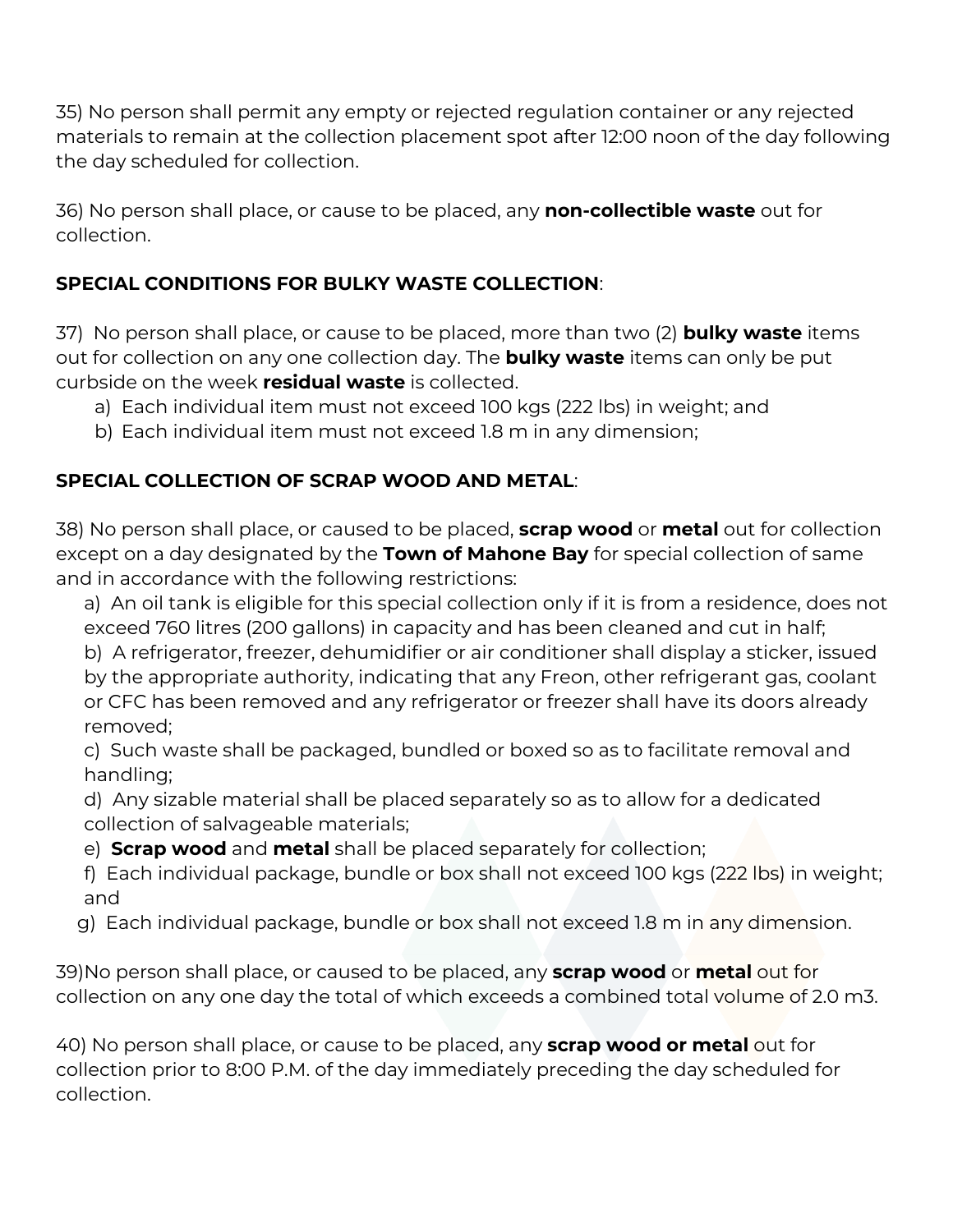41) No person shall place, or cause to be placed, any **scrap wood or metal** out for collection after 8:00 A.M. of the day designated by the **Town of Mahone Bay** for collection of same.

42) No person shall permit any rejected or residue **scrap wood or metal** to remain at the collection placement spot after 12:00 noon of the day immediately following the day designated by the **Town of Mahone Bay** for collection of same.

# **SPECIAL COLLECTION OF LEAF AND YARD WASTE**:

43) No person shall place, or cause to be placed **leaf and yard waste** out for special collection except on a day designated by the **Town of Mahone Bay** or the special collection of same and in accordance with the following restrictions:

- a) such waste shall be contained in heavy kraft paper bags of a dimension no less than 66 cm by 91 cm nor greater than 75 cm by 120 cm shall not exceed a weight of 25 kg (55 lbs.);
- b) bundled branches/limbs not exceeding 900 mm (3 ft.) in length with individual limbs not exceeding 50 mm (2 inches) in diameter;
- c) each bag or bundle shall not exceed a weight of 25 kg (55 lbs.); and
- d) the total of such waste shall not exceed 2.0 m3 in total volume.

44) No person shall place, or cause to be placed, any **leaf and yard waste** out for special collection prior to three (3) days before the day designated by the **Town of Mahone Bay** for collection of same.

45) No person shall place, or cause to be placed, any **leaf and yard waste** out for special collection after 8:00 A.M. of the day designated by the **Town of Mahone Bay** for collection of same.

46) No person shall permit any rejected or residue **leaf and yard waste** to remain at the collection placement spot after 12:00 noon of the day immediately following the day designated by the **Town of Mahone Bay** for special collection of same.

# **COLLECTION OF NATURAL CHRISTMAS TREES**:

47) No person shall place, or caused to be placed, a **natural Christmas tree** out for collection except on a day designated by the **Town of Mahone Bay** for collection of same and in accordance with the following restrictions:

a) It is to be unpackaged and undecorated, including the removal of all lights and any tree stand;

b) It shall have no wires or nails attached; and

c) It must not exceed 3 m (approx. 10 ft.) in length.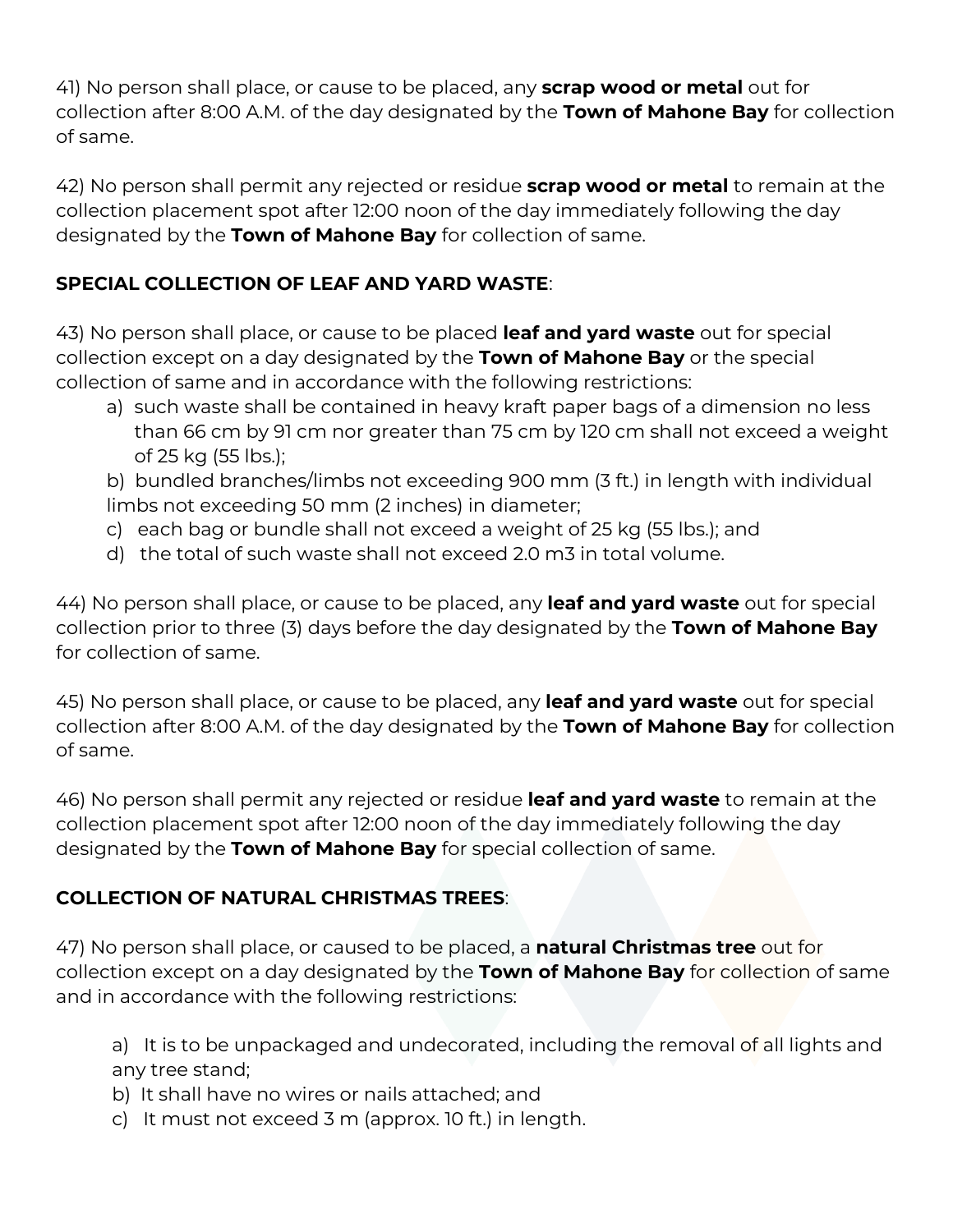48) No person shall place, or cause to be placed, any **natural Christmas tree** out for collection before 8:00 P.M. of the day immediately preceding the day designated for collection of same.

49) No person shall place, or cause to be placed, any **natural Christmas tree** out for collection after 8:00 A.M. of the day designated for collection of same.

50) No person shall permit any rejected **natural Christmas tree** to remain at the collection placement spot after 12:00 noon of the day immediately following the day designated for collection of same.

# **RESPONSIBILITIES OF OWNERS and OCCUPANTS**:

51) Every **owner** or **occupant** shall:

a) Ensure that **collectible waste** and **bulky waste** are placed for collection in accordance with this by‐law;

b) Use only regulation containers for the storing and placement for collection of **collectible waste**;

c) Provide a sufficient number of regulation containers to contain all of the **collectible waste** generated at the subject premises between regularly scheduled collection dates;

d) Maintain such regulation containers in good repair and in a sanitary condition;

e) Take all reasonable measures to ensure that each regulation container is covered and secured at all times except when being emptied or filled;

f) Clean up any type of **collectible waste** which has escaped from its container or packaged, bundled or boxed waste – whether it be a regulation container or not;

g) If **collectible waste** is stored outside the main building on the **eligible premises** it is to be stored in one or more secured regulation containers or an approved storage bin – in either case made inaccessible to pests, rodents, vermin, seagulls or animals;

h) Ensure that any approved storage bin serving that premise is maintained at all times in a neat and sanitary condition and in good repair;

i) Store any waste refrigerator or freezer either inside an enclosed and locked building or with the doors of the refrigerator or freezer removed;

j) Ensure the proper preparation of all **collectible waste** in accordance with this by‐ law; and

k) Abide by all lawful directives of the **Town**, or designated agents with regard to the handling of **solid waste** materials.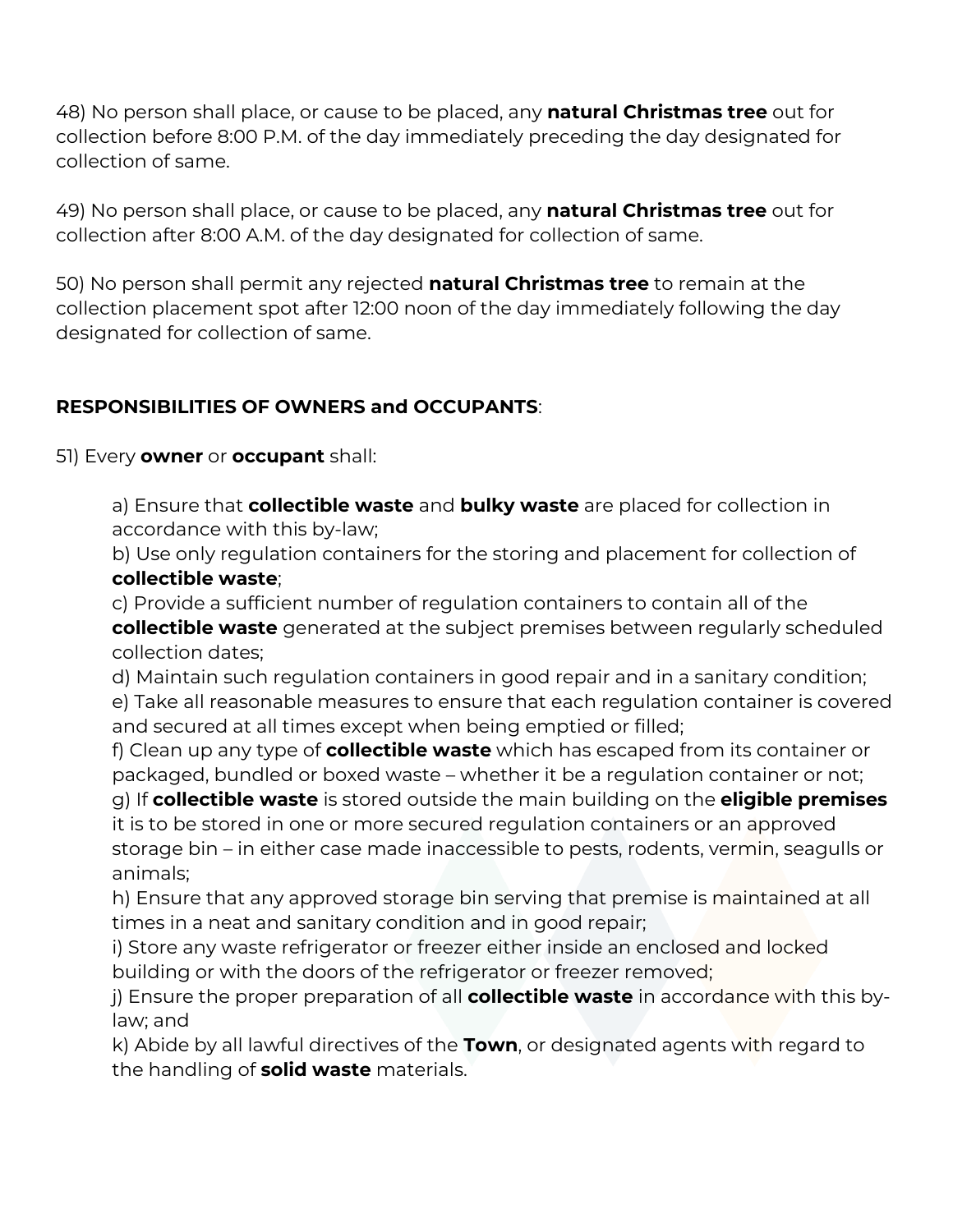### **COMMERCIAL CONTAINERS**:

52) The **owner** or **occupier** of any premises on which a **commercial container** is placed shall keep each **commercial container** behind, or beside, the building which it serves so as to reduce visibility from the street and adjacent properties.

53) Where the **commercial container** is placed on premises which are located in a residential zone pursuant to the **Town's** Land Use By‐law or adjacent to a property which is zoned residential or contains a residential use, the owner or occupier of the premises shall ensure that the **commercial container** shall be kept not less than 3 metres from the adjacent property lines.

54) Where the **owner** or **occupier** of any premises is unable to comply with the requirements of the two (2) preceding subsections because of the location of a building on the premises, which building was in existence at the time of the adoption of this By‐ law, the **owner** or **occupier** shall keep the **commercial container** at a location on the premises which is considered by the **Town** – as evidenced in writing – to not be unsightly and to cause neither a nuisance nor a health related problem.

55) The owner or occupier of a premises where a temporary **commercial container** is being used during construction or repair work need not comply with the full range of Specifications outlined earlier in this bylaw, however, shall be subject to the following requirements:

a) No **solid waste** shall extend beyond the internal volume of the container; b) The temporary **commercial container** shall be removed immediately upon completion of the construction or repair work; and

c) The temporary **commercial container** shall be emptied as often as required to avoid over-filling of the same;

56) An **owner** or **occupier** of any premises on which a **commercial container** is located shall not permit the **commercial container** to be loaded other than uniformly and shall ensure that no **solid waste** extends beyond the internal volume of the container.

57) An **owner** or **occupier** of any premises on which a **commercial container** is located:

- a) Shall place same only on a surface which is hard, level and weather‐resistant;
- b) Shall keep the area surrounding the container free from litter and waste; and
- c) Shall cause the container to be emptied on a regular basis, as required.

58) Where a person proposes to locate a temporary commercial container within the right of way of a public street in the **Town**, that person shall submit a written request for doing so, to the **Town**, outlining the exact proposed location and the estimated time that the container will be required to be there and any other details as requested by the **Town**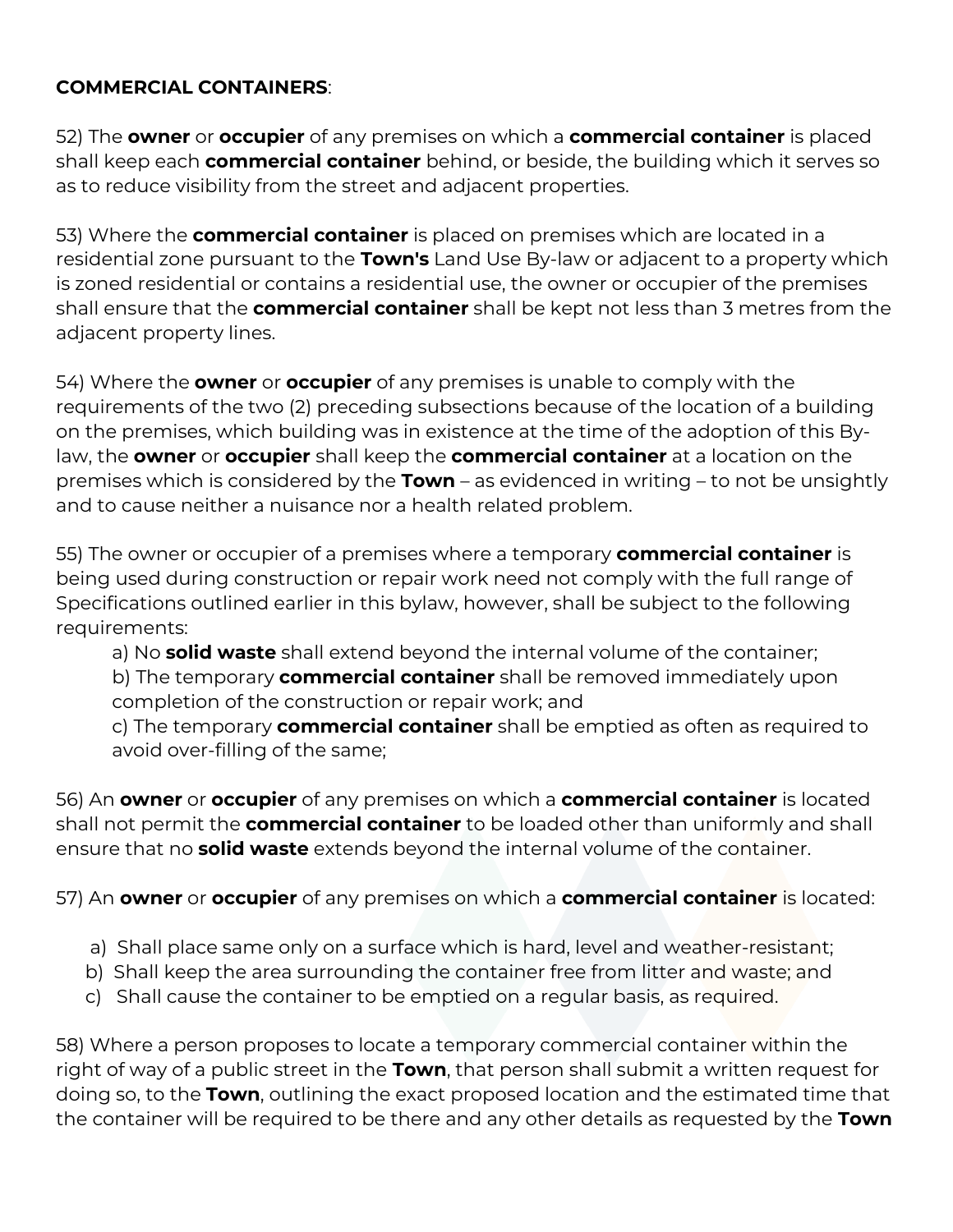and must receive written permission from same, outlining the exact location to be used, and other salient details, prior to so locating a commercial container.

# **HAULERS**:

59) All private collections of **solid waste** shall be undertaken in compliance with relevant Federal/Provincial/Municipal statutes and regulations.

60) All owners/operators of all private collection vehicles shall ensure that the vehicle: a) Is maintained in good condition and be properly manned and equipped to ensure safe collection of **solid waste**;

b) Complies with the *Motor Vehicle Act* and any other regulations or legislation in effect from time to time;

c) Is designed so as to prevent any contents (including liquids) from falling out, being spilled, or scattering from the vehicle whether in motion or not;

d) Is used in the collection of more than one type of waste, be constructed to prevent cross‐contamination between the various waste streams;

e) Be equipped with a tailgate or other restraining device; and

f) Is closed‐in or equipped with a tarpaulin or equivalent cover device which shall be used to cover solid waste while it is being transported.

61) The hauler shall ensure that All private collection of any **solid waste** is made directly to the private collection vehicle from the premises where the same was generated.

62) All **solid waste** collected through private collections, and which is to be delivered to the **LRCRC**, shall be in compliance with the Regulations promulgated by the operator of the **LRCRC** regarding acceptance and receipt of **solid waste** at the **LRCRC**.

63) In the event of any spillage, the vehicle operator shall be responsible for the clean‐up which shall be undertaken immediately.

# **WASTE TO BE DISPOSED OF OR CAUSED TO BE DISPOSED OF BY OWNER OR OCCUPANT**

64) No person shall place the following products out for collection.

# EXCESS PERMITTED QUANITIES

a) Any quantity of waste that exceeds the daily collection limits outlined in this bylaw.

# ELECTRONICS:

b) Every **owner** or **occupant** shall deliver **electronics** to a recognized **electronics** return collection facility in Nova Scotia for reuse or recycle, during times other than the annual special electronic products collection.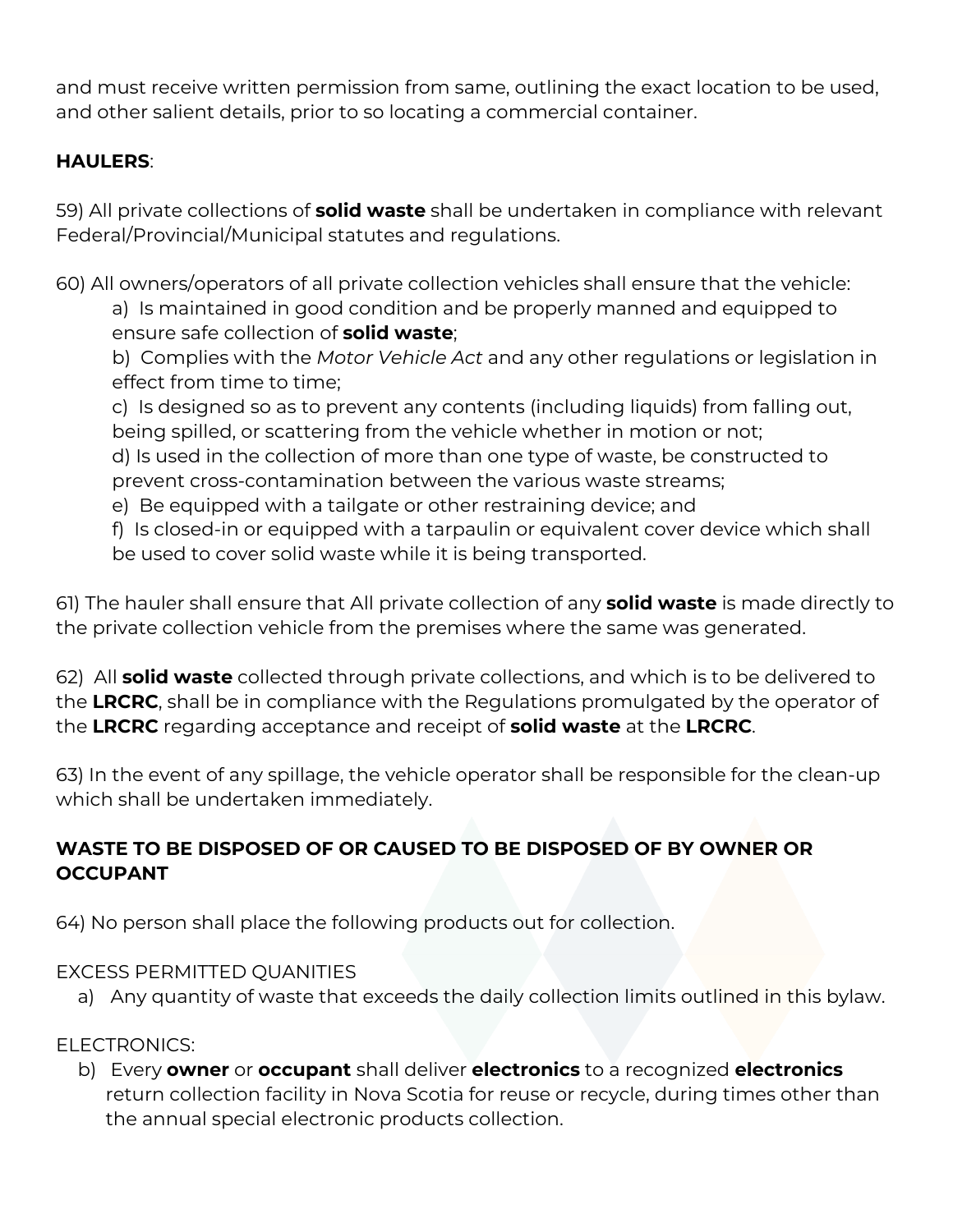## HOUSEHOLD HAZARDOUS WASTE:

c) Every **owner** or **occupant** shall store any residentially‐generated **household hazardous waste** in a safe and secure manner and place and shall deliver same, as soon as is reasonably possible, to the Household Hazardous Waste Depot ("HHW Depot") at the **LRCRC** or an approved hazardous waste disposal site. d)No person shall dispose of, or cause or permit the disposal of, **household hazardous waste** at any location within the **Town**.

CONSTRUCTION OR DEMOLITION MATERIALS:

e) Every **owner** or **occupant** shall deliver or cause to be delivered any **construction or demolition materials** to the appropriate area or site within the **LRCRC** or an approved construction and demolition disposal site.

f) ROOF SHINGLES are considered to be **construction or demolition material**.

g) No person shall dispose of **construction or demolition materials** by stock‐piling, storing or any other method.

### METAL ITEMS:

h) Unless otherwise permitted in this bylaw, every **owner** or **occupant** shall deliver or cause to be delivered any **metal items** to the **LRCRC** site or to an approved metal disposal site.

### **LUNENBURG REGIONAL COMMUNITY RECYCLING CENTRE**:

65) The **Town** Council has designated, by resolution, the Lunenburg Regional Community Recycling Centre ("**LRCRC**") as the receiving site for **solid waste** generated by its residents – within the restrictions as set in this by‐law and other restrictions as set by the operator of **LRCRC**.

66) The operator or other authorized staff of the **LRCRC** may refuse to accept a load of **solid waste** for the following reasons:

a) **solid waste** other than that which the LRCRC has been approved to accept; or

b) it is a load for which a tipping fee, whether set or negotiated, has not yet been paid to the **LRCRC**; or

c) it is a load for which tipping fee payment arrangements satisfactory to the operator or other **LRCRC** authorized staff have not yet been agreed to, reduced to writing and signed by both parties.

67) No person shall dispose of, or cause or permit the disposal of, any type of **solid waste** outside, around or adjacent to the **LRCRC** in the following circumstances:

- a) when the **LRCRC** is not open and operational; or
- b) after the operator or authorized staff of the **LRCRC** has refused to accept same.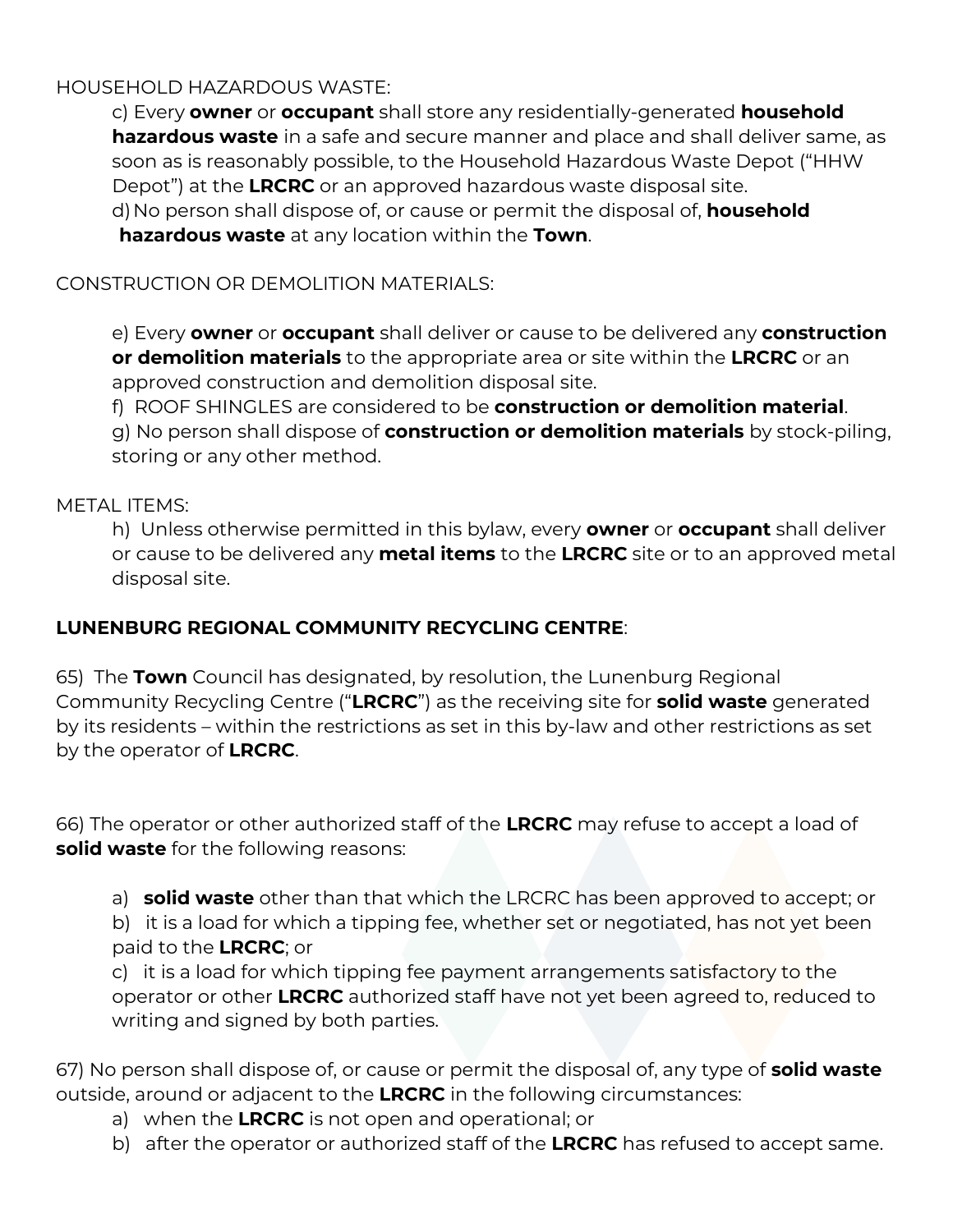68) All collection vehicles shall be equipped with a tailgate or other restraining device; and be closed‐in or equipped with a tarpaulin or equivalent cover device which shall be used to cover **solid waste** while it is being transported from the **LRCRC** front gates to the scale house.

# **LEGAL and ILLEGAL DISPOSAL**:

69) With the exception of the placement of **solid waste** for collection in accordance with this By‐ law, the delivery of **electronics** or **household hazardous wastes** to depots or other disposals allowed for in this by‐law, no person shall dispose of, or cause or permit the disposal of, **collectible waste**, or **non‐collectible waste** at any location or manner in the **Town** except as follows:

- a) backyard composting carried out in such a manner as to not constitute a nuisance;
- b) subject to Federal or Provincial law to the contrary, the disposal of waste trees, brush or portions thereof or other organic farm or forestry waste on privately‐owned forest or farm land in such a manner as to not constitute a nuisance;

c) subject to Federal or Provincial law or other Municipal By‐laws to the contrary, the disposal aggregate, soil, bricks, mortar, concrete, asphalt pavement, porcelain or ceramic materials as fill in such a manner as to not constitute a nuisance.

70) No person shall dispose of, or cause or permit the disposal of, any **solid waste** in an approved storage bin unless that person is, or has the permission of, the **owner** of said bin**.** 

71) No person shall dispose of, or cause or permit the disposal of, any **non‐collectible waste** or rejected **solid waste** in, at or near an approved storage bin.

72) Proof that any type of **solid waste**, which was disposed of in contravention of this bylaw, originated from a particular person, from the residence of a particular person, from a particular premises, or from a particular vehicle (as defined by the Motor Vehicle Act of Nova Scotia), shall, in the absence of evidence convincing a court to the contrary, be evidence sufficient for a court to infer that the said person – or the owner or current **occupant** of said residence or premises– or the owner of the vehicle - was the person who disposed of that **solid waste**, or a portion of same, or caused or permitted it to be disposed of.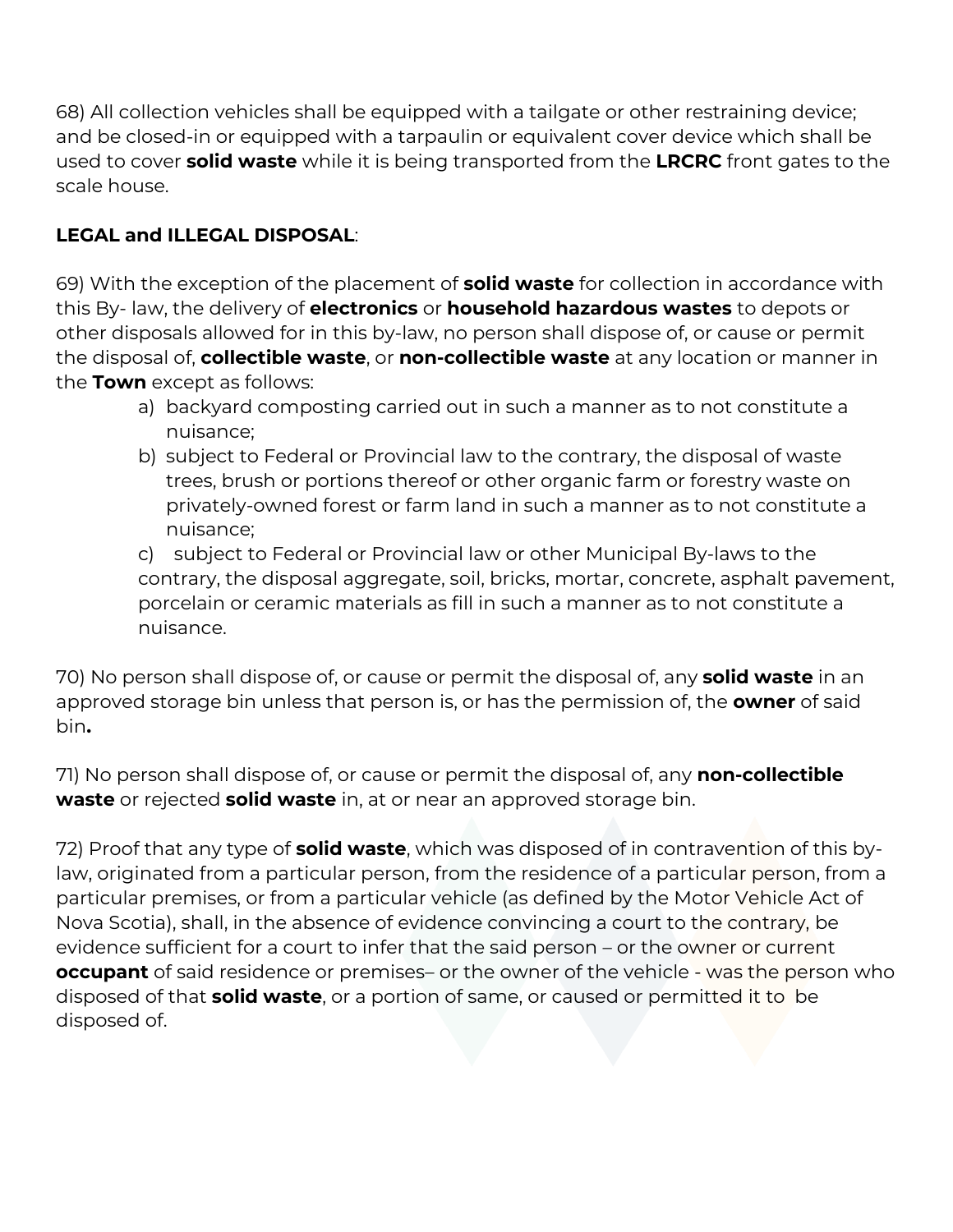## **GENERAL PROHIBITIONS**:

73) Where an **owner** or **occupier** properly places any authorized form of **solid waste** out for collection by the **Town's** contractor the waste becomes the property of the **Town** upon being picked up by the **Town** or the **Town's** contractor.

74) No person shall pick over, remove, collect, disturb or otherwise interfere with any type of **solid waste** or regulation container which has been placed out for collection.

75) No person shall pick over, remove, collect, disturb or otherwise interfere with any type of **solid waste** or regulation container which has been placed in an approved storage bin.

76) The prohibitions in the above three clauses do not apply to the following circumstances:

- a) removal by authorized personnel when acting on behalf of the **Town**;
- b) **wood items**, appliances or furniture; **bulky waste**, plastic, and any other materials placed out for collection but is useable by another person; or
- c) **leaf and yard waste** placed out for Special Collection of Leaf and Yard Waste.

77) In the event of any removal, collecting or disturbing allowed by the preceding clause, all remaining materials shall be left in an orderly condition and placed so as to not interfere with pedestrian or vehicular traffic.

78) No person shall dispose of any type of **solid waste** by the burning of same.

79) No person shall place any **solid waste** generated from outside the **Town** for collection at any place in town for collection.

### **EXPORT OF SOLID WASTE**:

80) No person shall transport any type of **solid waste** generated within the **Town** to any location other than the **LRCRC** site or outside the boundaries of the area served by the **LRCRC** but for the following exceptions:

a) **Construction or demolition materials** to an approved C&D debris disposal site;

b) "Direct haul" of **residual waste** to Kaizer Meadow only when authorized by the operator of **LRCRC** and/or the **Town**;

c) Recycle products such as **metal items** and **white goods**, designated plastic and refundables which may be taken to an approved recycling depot and/or metal recycling facility in Nova Scotia;

d) **Electronics** which may be taken to a recognized **electronics** return collection facility in Nova Scotia; and

e) Any other special arrangement authorized in writing by the Town of Mahone Bay.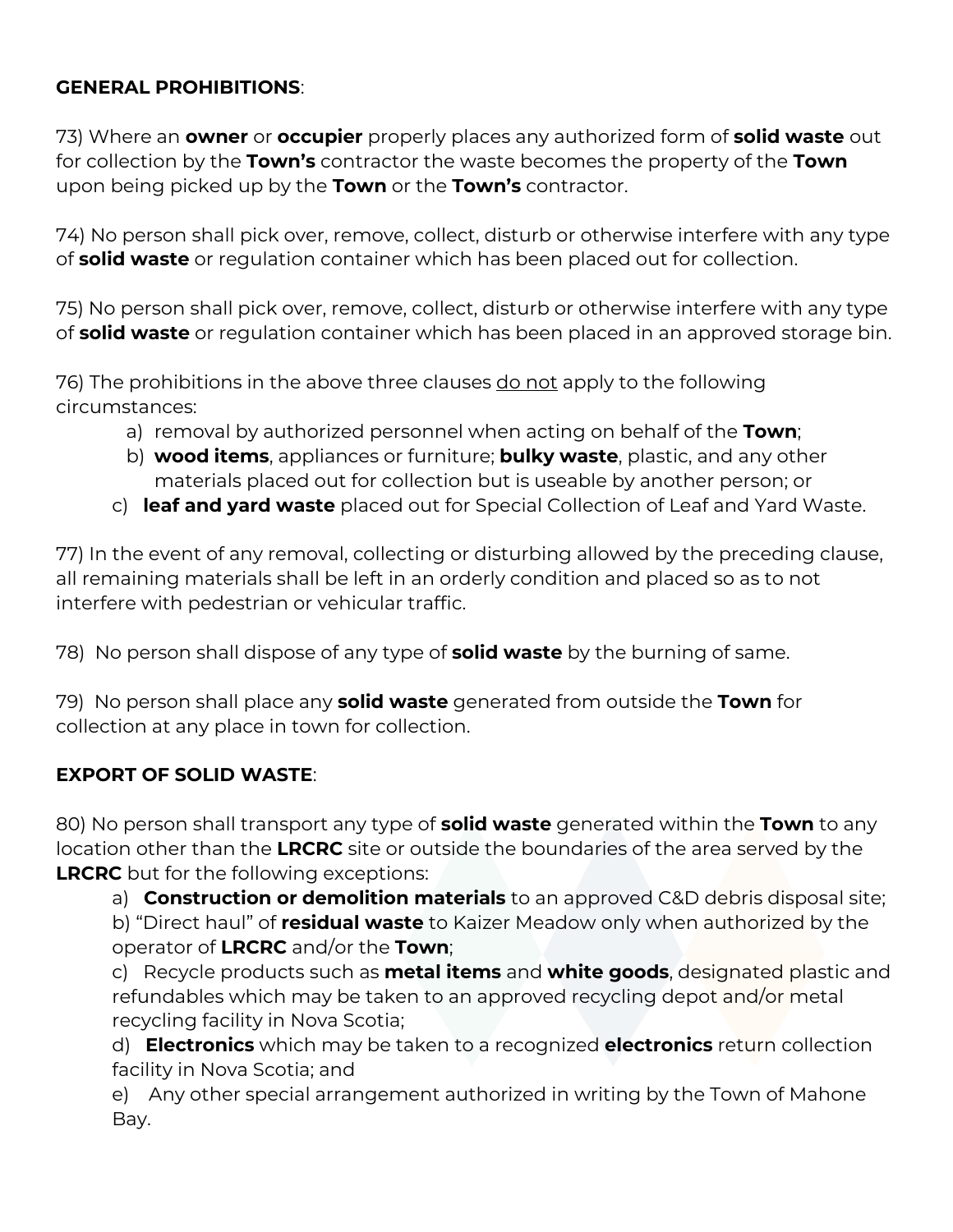### **ENFORCEMENT and PENALTIES**:

#### Illegal Dumping;

81) Any person who disposes of, or permits the disposal of, any **solid waste** including **construction or demolition materials** and/or **residual waste** other than in accordance with this by-law is quilty of a summary offense and is liable, upon conviction, to a fine of not less than One Thousand Dollars (\$1000.00) and not more than Five Thousand Dollars (\$5,000.00), and in default of payment to a term of imprisonment not to exceed ninety (90) days.

### Other Provisions;

82) Any person who violates any other provision of or permits any other thing to be done in violation of, this by‐law is guilty of a summary offense and is liable, upon conviction, to the following in accordance with the **MJSB's** Solid Waste Enforcement Procedure.

a) for a first offense, a fine of not less than Two Hundred Dollars (\$200.00) and not more than One Thousand Dollars (\$1,000.00) and in default of payment thereof to a term of imprisonment not to exceed thirty (30) days;

b) for a second offense, a fine of not less than Three Hundred Dollars (\$300.00) and not more than Two Thousand Dollars (\$2,000.00) and in default of payment thereof to a term of imprisonment not to exceed sixty (60) days;

c) for each subsequent offense, a fine of not less than Five Hundred Dollars (\$500.00) and not more than Five Thousand Dollars (\$5,000.00) and in default of payment thereof to a term of imprisonment not to exceed ninety (90) days.

83) Any person who obstructs or hinders any person in the performance of their duties under this bylaw is guilty of a summary offense and is liable, upon conviction, to a fine of not less than Five Hundred Dollars (\$500.00) and not more than Five Thousand Dollars (\$5,000.00), and in default of payment to a term of imprisonment not to exceed ninety (90) days.

84) Where a person is convicted of an offence under this by-law and the court is satisfied that, as a result of the commission of the offence, clean‐up or site remediation costs were incurred, whether by the **MJSB** or by a person, the Court may order the offender to pay, in addition to all other fines and penalties, restitution to the **MJSB** or person in an amount equal to the said clean‐up or remediation costs.

85) Pursuant to the provisions of *the Municipal Government Act*, in addition to a fine imposed or violation of this by-law a judge may order the imposition of a penalty in relation to any fee, cost, toll, or charge associated with the conduct that gave rise to the offence.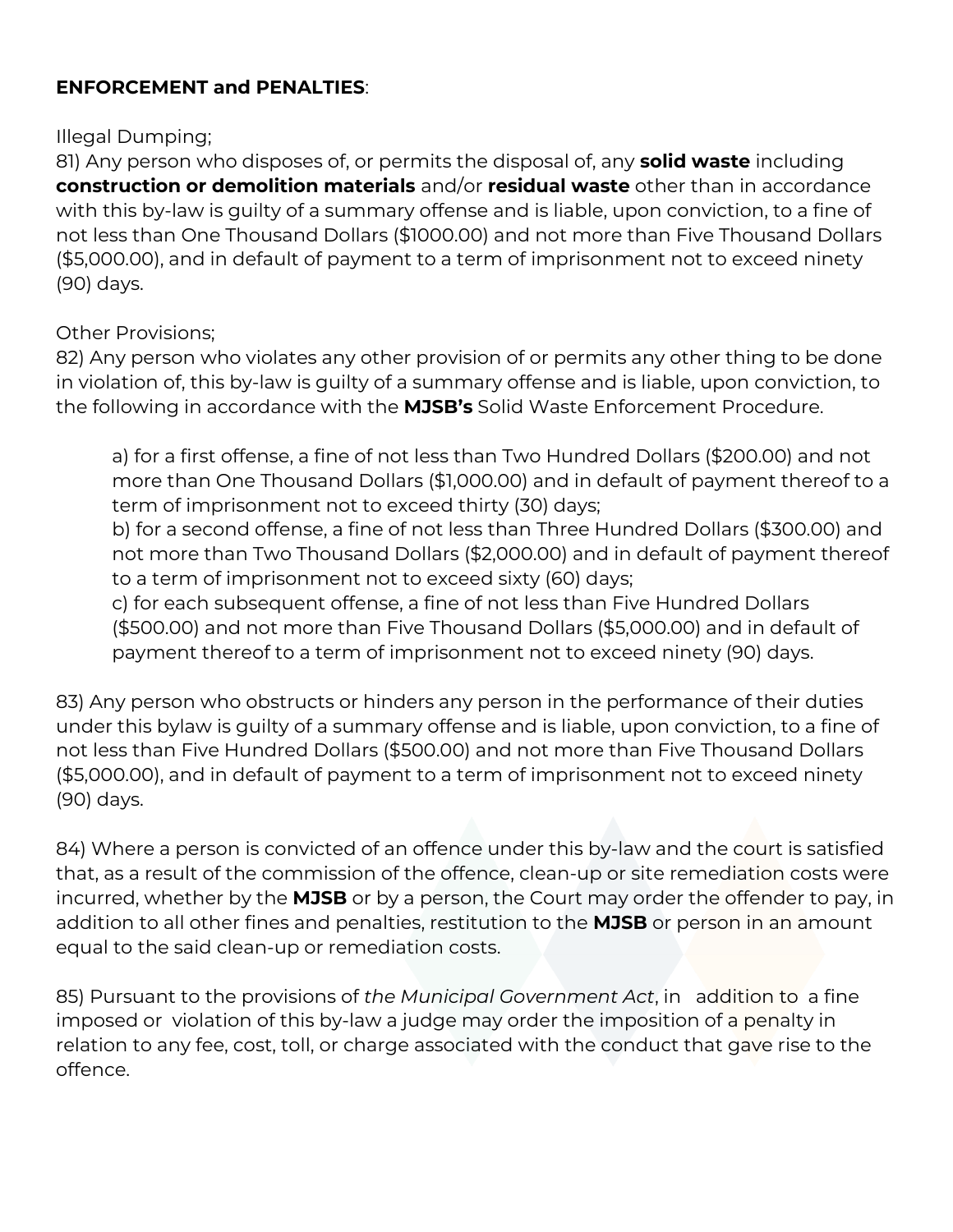86) Pursuant to the provisions of the *Municipal Government Act*, in addition to a fine imposed for violation of this by‐law a judge may order compliance with this by‐law within a specified time.

87) Each day that a person commits any offence under this by‐law constitutes a separate offence.

88) Where a breach of this by‐law is anticipated or is of a continuing nature, the **MJSB** may, pursuant to the provisions of the *Municipal Government Act*, apply to a judge of the Supreme Court of Nova Scotia for an injunction or other order and the judge may make any order that the justice of the case requires.

## **ADMINISTRATIVE TICKETING:**

89) In lieu of prosecution under this by‐law the **MJSB** may issue to any person it believes, upon reasonable grounds, has committed an offence under this by‐law a Notice of Alleged Violation allowing the person to whom it is directed to avoid possible prosecution by means of the voluntary payment of a sum of money.

90) Any person who receives a Notice of Alleged Violation in relation to this by‐law and where the said Notice so provides, may pay a penalty in the amount of One Hundred Dollars (\$100.00) to the office of the **MJSB** provided that said payment is made within fourteen (14) days of the date of issuance of the Notice and said payment shall be in full satisfaction thereby releasing the person named from prosecution for the said alleged violation.

91) Nothing in this by‐law requires the **MJSB** to issue a Notice of Alleged Violation in lieu of initiating a prosecution in relation to an alleged violation.

### **REPEAL**:

92) All previous Solid Waste Management Bylaws and any amendments thereto, are hereby repealed.

 $\overline{\phantom{a}}$  , and the contract of the contract of the contract of the contract of the contract of the contract of the contract of the contract of the contract of the contract of the contract of the contract of the contrac

### **EFFECTIVE DATE**

93) This Bylaw is effective November 1, 2022.

David Devenne, Mayor Manus (Maureen Hughes, Clerk